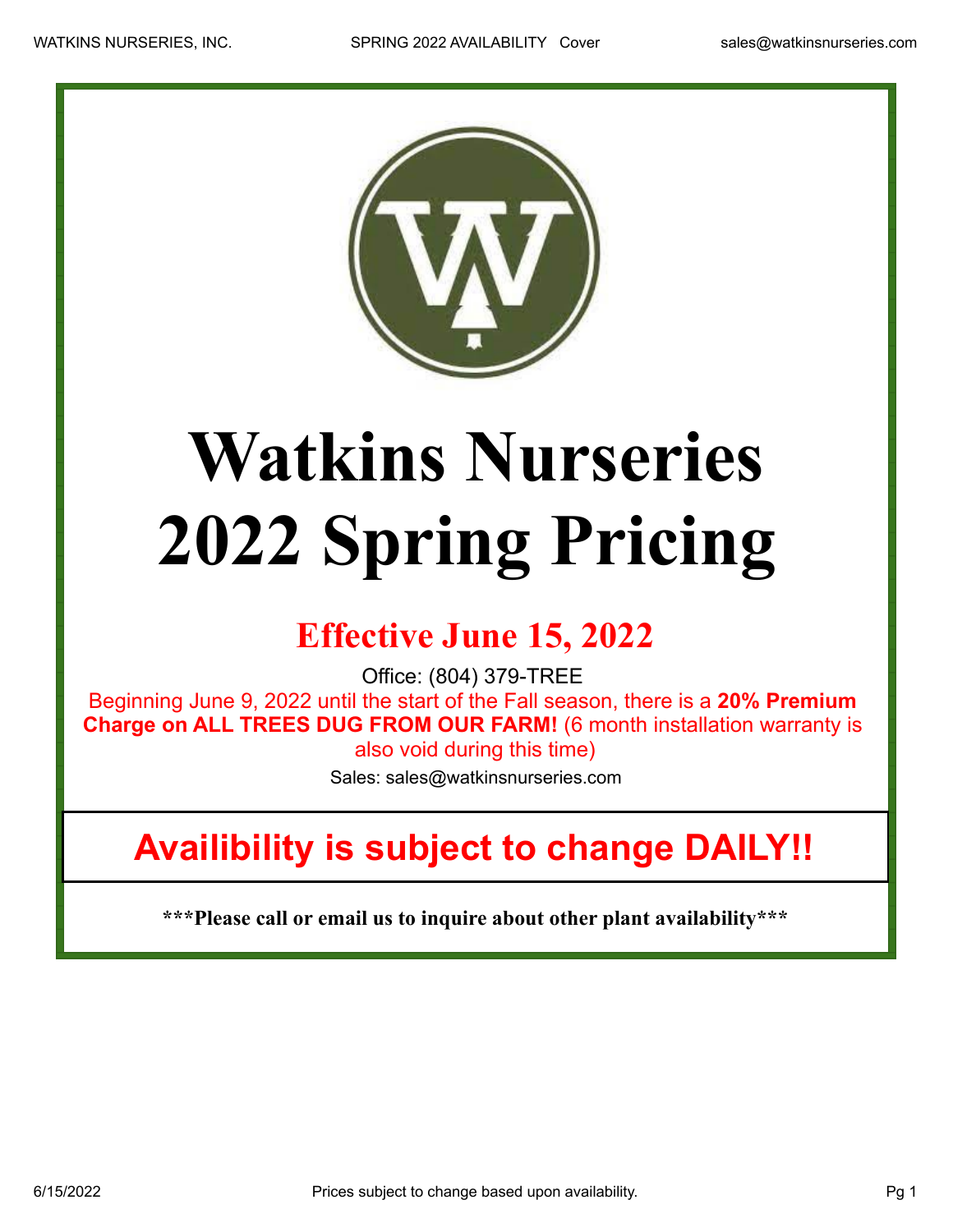| <b>Botanical Name</b>                             | <b>Common Name</b>                                | <b>Plant Center</b> | <b>Retail</b><br><b>Price</b> |
|---------------------------------------------------|---------------------------------------------------|---------------------|-------------------------------|
| Abelia x gradiflora, 'Edward Goucher' 3gal        | Abelia, Edward Goucher 3gal                       | 33                  | \$27.00                       |
| Abelia x grandiflora, Kaleidoscope 3gal           | Abelia, Kaleidoscope 3gal                         | 40                  | \$34.00                       |
| Abelia x grandiflora, Little Richard 3gal         | Abelia, Little Richard 3gal                       | 20                  | \$27.00                       |
| Abelia x grandiflora, Radiance 3gal               | Abelia, Radiance 3gal                             | 34                  | \$36.00                       |
| Abelia x grandiflora, Rose Creek 3gal             | Abelia, Rose Creek 3gal                           | 20                  | \$34.00                       |
| Aronia melanocarpa 'Autumn Magic' 3gal            | Black Chokeberry, "Autumn Magic"                  | 0                   | \$28.00                       |
| Aucuba japonica 'Varigated' 3gal                  | Aucuba, Gold Dust 3gal                            | 5                   | \$38.00                       |
| Azalea x satsuki Gumpo Pink 3gal                  | Azalea, Gumpo Pink 3gal                           | 3                   | \$27.00                       |
| Azalea x satsuki Gumpo White 3gal                 | Azalea, Gumpo White 3gal                          | 16                  | \$27.00                       |
| Azalea indica Formosa 3gal                        | Azalea, Formosa 3gal                              | 20                  | \$24.00                       |
| Azalea satsuki Chinzan 3gal                       | Azalea, Chinzan 3gal                              | 4                   | \$43.00                       |
| Rhododendron 'Hardy Gardenia' 3gal                | Azalea, Hardy Gardenia 3gal                       | 6                   | \$24.00                       |
| Azalea indica 'Mrs G.G. Gerbing' 3gal             | Azalea, Mrs G.G. Gerbing 3gal                     | 1                   | \$24.00                       |
| Azalea x 'George L. Taber' (Southern Indica) 3gal | Azalea x 'George L. Taber' (Southern Indica) 3gal | 0                   | \$24.00                       |
| Azalea x 'Girard's Crimson' 3gal                  | Azalea, Girard's Crimson - Red 3gal               | $\mathbf{2}$        | \$24.00                       |
| Azalea x Girard's Fuschia 3gal                    | Azalea, Girard's - Fuschia 3gal                   | 1                   | \$24.00                       |
| Azalea x Renee Michelle 3gal                      | Azalea, Girard's Renee Michelle 3gal              | 8                   | \$24.00                       |
| Azalea x 'Girard's Rose' 3gal                     | Azalea, Girard's Pink Rose 3gal                   | 0                   | \$24.00                       |
| Azalea x 'Delaware Valley White' 3gal             | Azalea x 'Delaware Valley White' 3gal             | 4                   | \$24.00                       |
| Azalea x Encore® Autumn Angel 3gal                | Azalea, Encore® Autumn Angel 3gal                 | 2                   | \$29.00                       |
| Azalea x Encore® Autumn Bonfire 3gal              | Azalea, Encore® Autumn Bonfire 3gal               | 0                   | \$29.00                       |
| Azalea x Encore® Autumn Carnation 3gal            | Azalea, Encore® Autumn Carnation 3gal             | 0                   | \$29.00                       |
| Azalea x Encore® Autumn Chiffon™ 3gal             | Azalea, Encore® Autumn Chiffon™ 3gal              | 8                   | \$29.00                       |
| Azalea x Encore Autumn Coral™ 3gal                | Azalea, Encore Autumn Coral™ 3gal                 | 24                  | \$29.00                       |
| Azalea x Encore® Autumn Embers 3gal               | Azalea, Encore® Autumn Embers 3gal                | 25                  | \$29.00                       |
| Azalea x Encore® Autumn Empress 3gal              | Azalea, Encore® Autumn Empress 3gal               | 5                   | \$29.00                       |
| Azalea x Encore Autumn Fire™ 3gal                 | Azalea, Encore® Autumn Fire™ 3gal                 | 12                  | \$29.00                       |
| Azalea x Encore® Autumn Royalty 3gal              | Azalea, Encore® Autumn Royalty 3gal               | 11                  | \$29.00                       |
| Rhododendron 'Robleze' 3gal                       | Azalea, Encore® Autumn Starburst™ 3gal            | 0                   | \$29.00                       |
| Azalea x Encore Autumn Sangria™ 3gal              | Azalea, Encore® Autumn Sangria™ 3gal              | 1                   | \$29.00                       |
| Azalea x Encore® Autumn Twist 3gal                | Azalea, Encore® Autumn Twist 3gal                 | 19                  | \$29.00                       |
| Rhododendron 'Conlee' 3 gal                       | Azalea, Encore® Autumn Amethyst 3gal              | 31                  | \$29.00                       |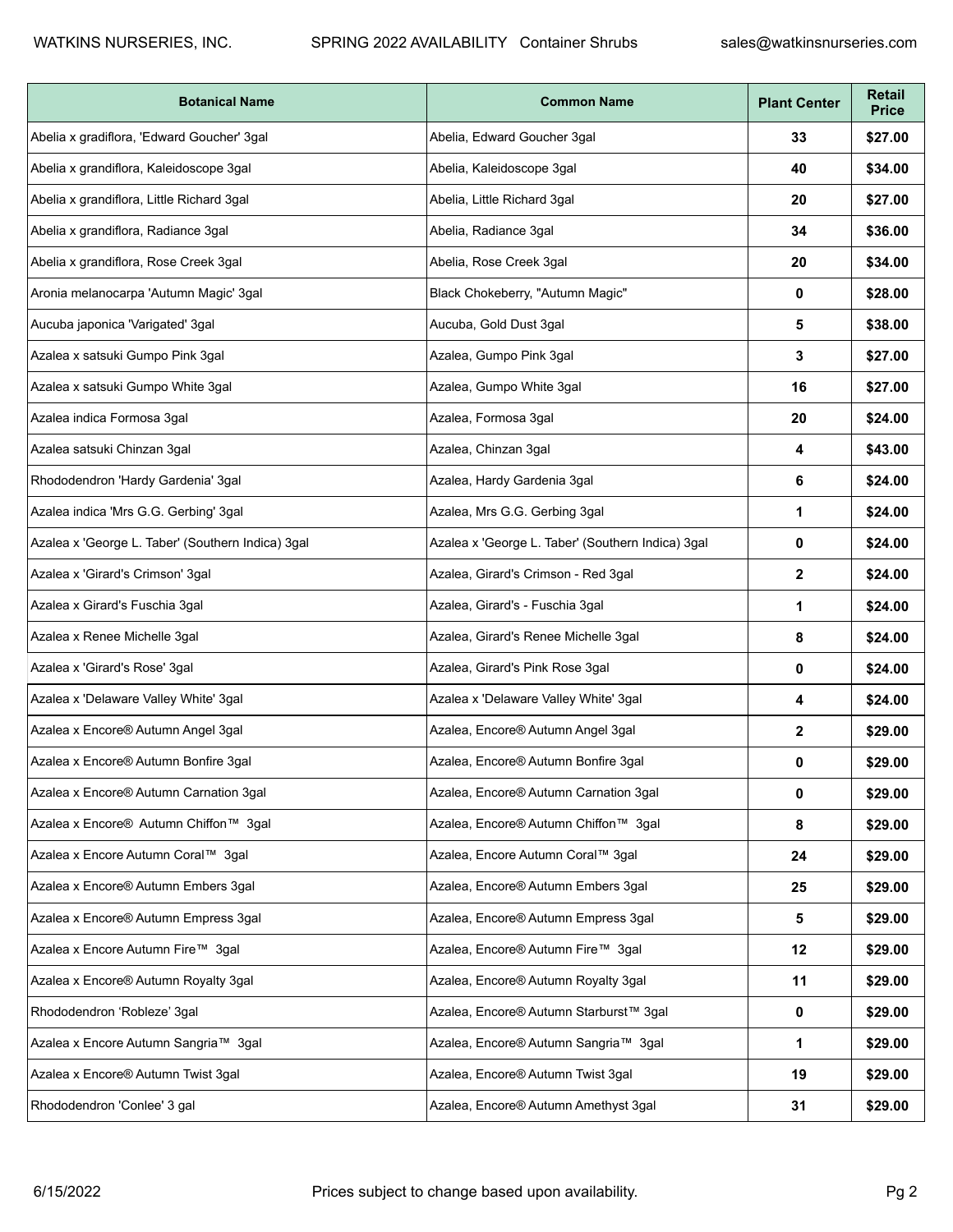| <b>Botanical Name</b>                             | <b>Common Name</b>                      | <b>Plant Center</b> | <b>Retail</b><br><b>Price</b> |
|---------------------------------------------------|-----------------------------------------|---------------------|-------------------------------|
| Rhododendron 'Conlef' 3gal                        | Azalea, Encore® Autumn Cheer™ 3gal      | 6                   | \$29.00                       |
| Rhododendron 'Roblex' 3gal                        | Azalea, Encore® Autumn Lily™ 3gal       | 39                  | \$29.00                       |
| Azalea x Encore® Autumn Rouge 3gal                | Azalea, Encore® Autumn Rouge 3gal       | 1                   | \$29.00                       |
| Azalea x Encore® Autumn Ivory 3gal                | Azalea, Encore® Autumn Ivory 3gal       | 0                   | \$29.00                       |
| Rhododendron 'Roblef' Autumn Sundance 3gal        | Azalea, Encore® Autumn Sunburst 3gal    | 12                  | \$29.00                       |
| Azalea x Encore® Autumn Sunset 3gal               | Azalea, Encore® Autumn Sunset 3gal      | 0                   | \$29.00                       |
| Berberis thunbergii Crimson Pygmy 3gal            | Barberry, Crimson Pygmy 3gal            | 27                  | \$29.00                       |
| Berberis thunbergii 'Gentry' 3 gal                | Barberry, Royal Burgundy 3gal           | 6                   | \$29.00                       |
| Berberis thunbergii 'Monlers' 3gal                | Barberry, Golden Nugget™ Dwarf Japanese | $\mathbf{2}$        | \$29.00                       |
| Berberis thunbergii Orange Rocket 3gal            | Barberry, Orange Rocket 3gal            | $\overline{7}$      | \$29.00                       |
| Berberis thunbergii 'Rose Glow' 3gal              | Barberry, Rose Glow 3gal                | 11                  | \$29.00                       |
| Bignonia capreolata 'Tangerine Beauty' 3gal       | Crossvine, Tangerine Beauty 3gal        | 1                   | \$25.00                       |
| Buddleia davidii Black Knight 3gal                | Butterfly Bush, Black Knight 3gal       | 4                   | \$25.00                       |
| Buddleia davidii Monite 3gal                      | Butterfly Bush, Nanho White 3gal        | 1                   | \$25.00                       |
| Buddleia davidii Mongo 3gal                       | Butterfly Bush, Nanho Blue 3gal         | 9                   | \$25.00                       |
| Buddleia x Miss Molly 3gal                        | Butterfly Bush, Miss Molly 3gal         | 0                   | \$25.00                       |
| Buddleia x Miss Ruby 3gal                         | Butterfly Bush, Miss Ruby 3gal          | 0                   | \$29.00                       |
| Buddleia x Miss Violet 3gal                       | Butterfly Bush, Miss Violet 3gal        | 0                   | \$38.00                       |
| Buddleia x Pugster Blue 3gal                      | Butterfly Bush, Pugster Blue 3gal       | 8                   | \$43.00                       |
| Buddleia x Pugster White® 3gal                    | Butterfly Bush, Pugster White® 3gal     | 8                   | \$27.00                       |
| Buddleia Lo & Behold® Blue Chip Jr 3gal           | Butterfly Bush, Blue Chip Jr. 3gal      | 8                   | \$35.00                       |
| Buddleia davidii Pink Delight                     | Butterfly Bush, Pink Delight 3gal       | 0                   | \$27.00                       |
| Buddleia x Boscranz 3gal                          | Butterfly Bush, CranRazz™ 3gal          | 1                   | \$27.00                       |
| Buddleia x weyeriana 3gal                         | Butterfly Bush Honeycomb 3gal           | $\overline{7}$      | \$27.00                       |
| Buxus microphylla var. japonica 'Winter Gem" 3gal | Boxwood, Winter Gem 3gal                | 37                  | \$27.00                       |
| Buxus microphylla "Wintergem" 7gal                | Boxwood, Winter Gem 7gal                | 18                  | \$59.00                       |
| Buxus microphylla japonica 'Gregem' PP21159       | Boxwood, Baby Gem™ 3gal                 | 5                   | \$29.00                       |
| Buxus sempervirens Dee Runk 3gal                  | Boxwood, Dee Runk 3gal                  | 34                  | \$34.00                       |
| Buxus microphylla japonica 'Wintergreen' 3gal     | Boxwood, Wintergreen 3gal               | 0                   | \$27.00                       |
| Buxus microphylla japonica 'Wintergreen' 7gal     | Boxwood, Wintergreen 7gal               | 1                   | \$59.00                       |
| Buxus x. Green Mountain 3gal                      | Boxwood, Green Mountain 3gal            | 8                   | \$48.00                       |
| Buxus x. Green Velvet 3gal                        | Boxwood, Green Velvet 3gal              | 28                  | \$48.00                       |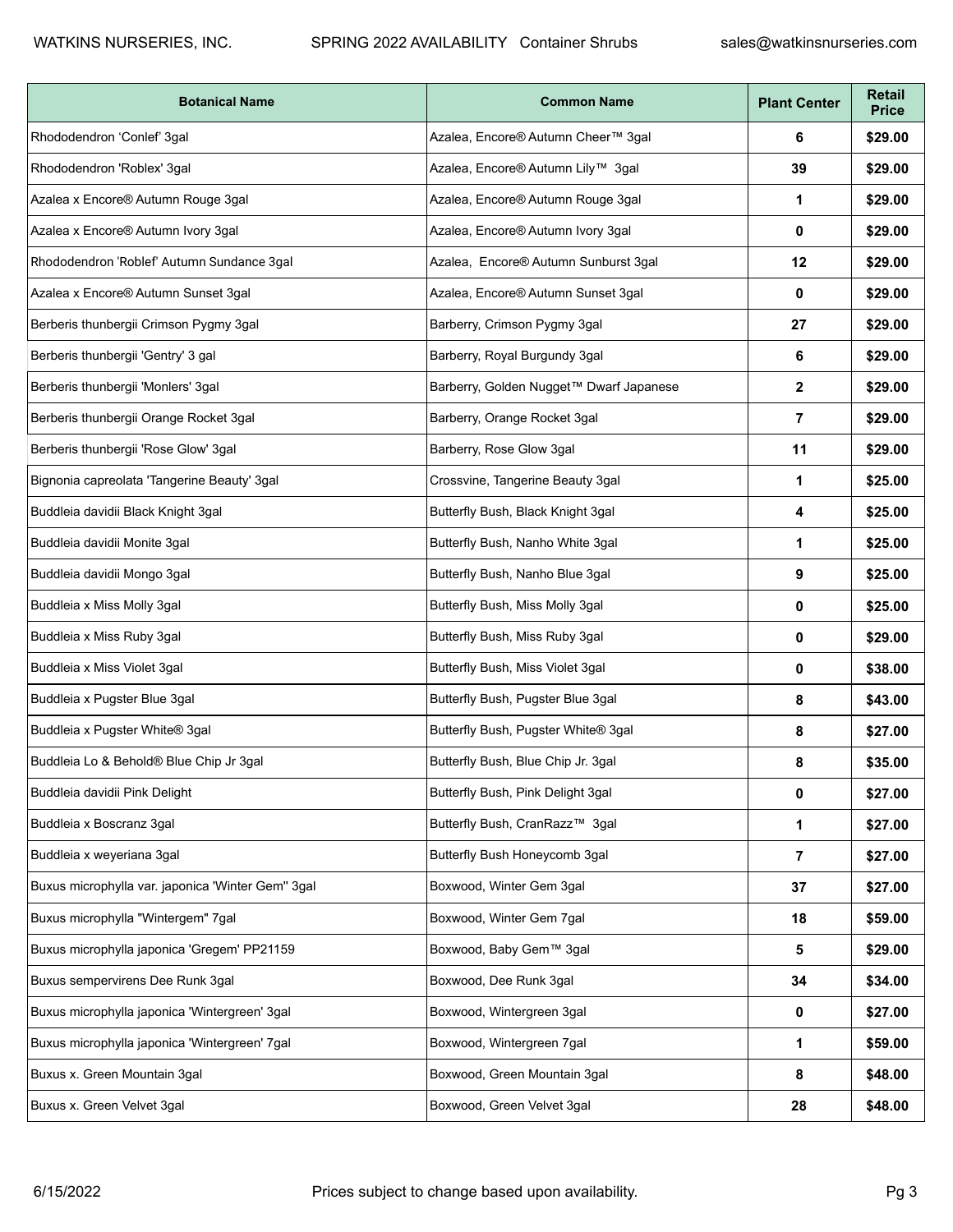| <b>Botanical Name</b>                                | <b>Common Name</b>                             | <b>Plant Center</b> | Retail<br><b>Price</b> |
|------------------------------------------------------|------------------------------------------------|---------------------|------------------------|
| Callicarpa dichotoma Issai 3gal                      | Beautyberry, Purple 3gal                       | 9                   | \$24.00                |
| Camellia Japonica "Kramer's Supreme" 3gal            | Camellia, Kramer's Supreme (red) 3gal          | 3                   | \$46.00                |
| Camellia Japonica 'Kramers Supreme' Turkey Red 15gal | Camellia, Kramer's Supreme Turkey Red 15gal    | 0                   | \$237.00               |
| Camellia japonica Professor Sargent 3gal             | Camellia, Professor Sargent 3gal               | 5                   | \$46.00                |
| Camellia Japonica "Jack's" 5gal                      | Camellia, Jack's 5gal                          | 0                   | \$50.00                |
| Camellia Japonica "Jordan's Pride" 3gal              | Camellia, Jordan's Pride 3gal                  | $\mathbf{2}$        | \$29.00                |
| Camellia Japonica "Nuccio's Gem" 5gal                | Camellia, Nuccio's Gem 5gal                    | 0                   | \$53.00                |
| Camellia Japonica "Les Marbury" 3 gal                | Camellia, Les Marbury 3gal                     | 0                   | \$34.00                |
| Camellia Japonica "Mrs. Lyman Clarke" 7gal           | Camellia, Mrs. Lyman Clarke 7gal               | 0                   | \$77.00                |
| Camellia japonica Otome' 3gal                        | Camellia, Pink Perfection 3gal                 | $\mathbf{2}$        | \$36.00                |
| Camellia sasanqua Shishigashira 3gal                 | Camellia, Shishigashira 3gal                   | 2                   | \$32.00                |
| Camellia x 'Winter's Star'                           | Camellia, Winter Star 3 gal                    | 9                   | \$36.00                |
| Camellia Sasanqua "Autumn Spirit" 3gal               | Camellia, Autumn Spirit 3gal                   | 0                   | \$34.00                |
| Camellia Sasanqua "Yuletide" 3gal                    | Camellia, Yuletide 3gal                        | 8                   | \$34.00                |
| Camellia Sasanqua 'Alabama Beauty' 15gal             | Camellia, 'Alabama Beauty' 15gal               | 1                   | \$237.00               |
| Camellia Sasanqua 'Cleopatra' 15gal                  | Camellia, Cleopatra 15gal (BLUE TAG)           | 0                   | \$237.00               |
| Camellia Sasanqua 'Hana Jiman' 15gal                 | Camellia, Hana Jiman 15gal(WHITE W/BLACK DOTS) | 0                   | \$237.00               |
| Camellia X vernalis "Egao Corkscrew" 3gal            | Camellia, Egao Corkscrew 3gal                  | 6                   | \$31.00                |
| Cephalanthus Occidentalis 'BAILOPTICS' 3gal          | Buttonbush, Fiber Optics® 3gal                 | 6                   | \$34.00                |
| Cephalanthus occ. Sugar Shack® SMCOSS                | Buttonbush, Sugar Shack® 3gal                  | 0                   | \$34.00                |
| Cephalotaxus harringtonia Duke Gardens 3gal          | Plum Yew, Duke Gardens (Spreading) 3gal        | 0                   | \$39.00                |
| Cephalotaxus harringtonia Fastigiata' 3gal           | Plum Yew, Fastigiata 3gal                      | 21                  | \$34.00                |
| Cephalotaxus harringtonia Prostrata 3gal             | Plum Yew, Prostrata 3gal (Spreading)           | 12                  | \$27.00                |
| Cephalotaxus harringtonia 'Plania' 3gal              | Plum Yew, Yewtopia® 3gal (Spreading)           | 0                   | \$27.00                |
| Taxus media 'Densiformis' 3gal                       | Plum Yew, Dense (Spreading)                    | $\bf{0}$            | \$27.00                |
| Chaenomeles japonica x superba Jet Trail 3gal        | Quince, Jet Trail 3gal                         | 5                   | \$25.00                |
| Chaenomeles speciosa Texas Scarlet 3gal              | Quince, Texas Scarlet 3gal                     | 6                   | \$25.00                |
| Chamaecyparis pisifera Gold Mop 3gal                 | Cypress, Gold Mop 3gal                         | 21                  | \$36.00                |
| Clethra alnifolia 3gal                               | Summersweet 3gal                               | 4                   | \$31.00                |
| Clethra alnifolia Ruby Spice 3gal                    | Summersweet, Ruby Spice 3gal                   | 3                   | \$34.00                |
| Clethra alnifolia Sixteen Candles 3gal               | Summersweet, Sixteen Candles 3gal              | 10                  | \$29.00                |
| Clethra alnifolia Sixteen Candles 5gal               | Summersweet, Sixteen Candles 5gal              | 20                  | \$43.00                |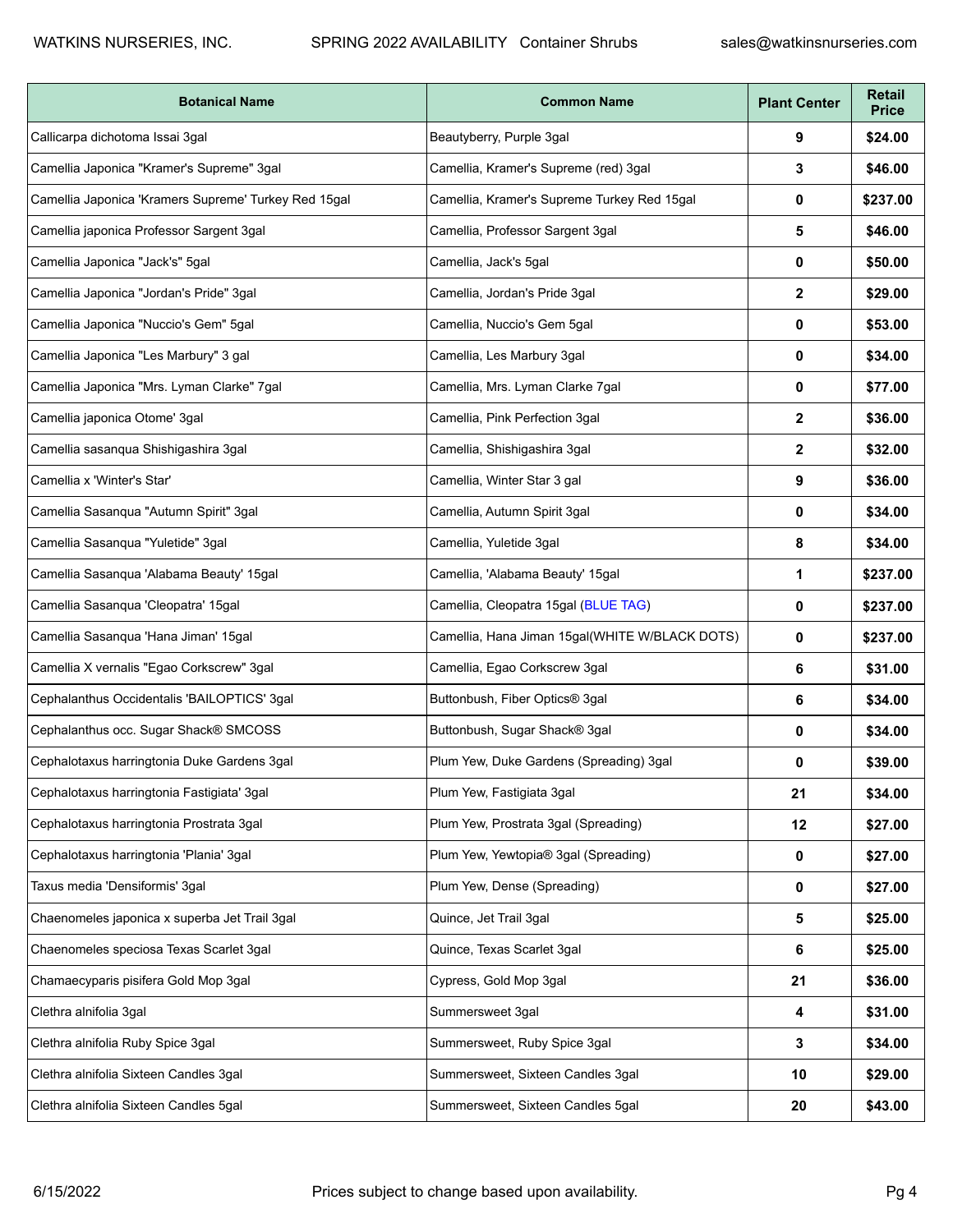| <b>Botanical Name</b>                              | <b>Common Name</b>                              | <b>Plant Center</b> | <b>Retail</b><br><b>Price</b> |
|----------------------------------------------------|-------------------------------------------------|---------------------|-------------------------------|
| Cornus sericea 'Baileyi' 3gal                      | Dogwood, Red Twig 3gal                          | 1                   | \$32.00                       |
| Cotinus coggygria 3gal                             | Smokebush, The Velvet Fog® 3gal                 | 0                   | \$27.00                       |
| Cotinus coggygria 'MINCOJAU3' 1gal                 | Smokebush, Winecraft Gold® 1gal                 | 5                   | \$27.00                       |
| Cotoneaster horizontalis 'Variegatus' 3gal         | Cotoneaster, Variegated 3gal                    | 4                   | \$29.00                       |
| Cryptomeria japonica 'Globosa Nana' 3gal           | Cryptomeria, Dwarf Globe 3gal                   | 17                  | \$29.00                       |
| Diervilla rivularis 'Honeybee' 3gal                | Honeysuckle, Honeybee™ 3gal (NATIVE!)           | 1                   | \$38.00                       |
| Distylium PIIDIST-II Blue Casecade® 3gal           | Distylium, Blue Cascade® 3gal                   | 31                  | \$31.00                       |
| Distylium Vintage Jade® 3gal                       | Distylium, Vintage Jade™3gal                    | 0                   | \$29.00                       |
| Distylium PIIDIST-V Cinnamon Girl® 3gal            | Distylium, Cinnamon Girl® 3gal                  | 18                  | \$29.00                       |
| Distylium Coppertone™ PIIDST-III'                  | Distylium, Coppertone™ 3gal                     | 12                  | \$29.00                       |
| Distylium Emerald Heights® 3gal                    | Distylium, Emerald Heights® 3gal                | 33                  | \$31.00                       |
| Distylium Linebacker™ 3gal                         | Distylium Linebacker™ 3gal                      | 42                  | \$29.00                       |
| Edgeworthia chrysantha 3gal                        | Paperbush 3gal                                  | 0                   | \$34.00                       |
| Euonymus alatus 'Compactus', Burning Bush 3gal     | Euonymous, Burning Bush 3gal                    | 26                  | \$39.00                       |
| Euonymus japonicus, Aureomarginatus 3gal           | Euonymous, Golden 3gal                          | 1                   | \$29.00                       |
| Euonymus japonicus 'Silver King' 3gal              | Euonymous, 'Silver King' 3gal                   | $\overline{7}$      | \$38.00                       |
| Forsythia, Lynwood Gold 3gal                       | Forsythia, Lynwood Gold 3gal                    | 0                   | \$27.00                       |
| Forsythia Spring Glory 3gal                        | Forsythia, Spring Glory 3gal                    | 0                   | \$24.00                       |
| Forsythia Suspensa 3gal                            | Forsythia, Suspensa 3gal                        | 33                  | \$24.00                       |
| Fothergillia major Mt. Airy 3gal                   | Fothergillia, Mt. Airy 3gal                     | 0                   | \$29.00                       |
| Gardenia Jasminoides 'Frost Proof' 3gal            | Gardenia, Frost Proof 3gal                      | 0                   | \$29.00                       |
| Gardenia Jasminoides 'Kleims Hardy' 3gal           | Gardenia, Kleims Hardy 3gal                     | 11                  | \$29.00                       |
| Gardenia Jasminoides 'Radicans' 3gal               | Gardenia, Radicans 3gal                         | 15                  | \$29.00                       |
| Gardenia Jasminoides 'Wah-LM' PP30,239 3gal        | Gardenia, Snow Girl 3gal                        | 0                   | \$29.00                       |
| Gelsemium sempervirens 3 gal                       | Carolina Jasmine 3gal                           | $\mathbf{2}$        | \$31.00                       |
| Hamamelis vernalis Ozark Witch Hazel 3gal          | Witch Hazel, Ozark 3gal                         | 10 at farm          | \$24.00                       |
| Hydrangea pan. Bobo® 3gal                          | Hydrangea, Bobo® 3gal                           | 25                  | \$39.00                       |
| Hydrangea mac. 'Bailmer' 3gal                      | Hydrangea, Endless Summer® The Original 3gal    | 18                  | \$35.00                       |
| Hydrangea mac. 'Bailmer' 5gal                      | Hydrangea, Endless Summer® The Original 5gal    | 0                   | \$64.00                       |
| Hydrangea mac. Endless Summer® Blushing Bride 3gal | Hydrangea, Endless Summer® Blushing Bride® 3gal | 4                   | \$35.00                       |
| Hydrangea macrophylla 'PllHM-1' Twist-N-Shout 3gal | Hydrangea, Endless Summer® Twist-N-Shout™ 3gal  | $\mathbf{2}$        | \$35.00                       |
| Hydrangea mac. PIIHM-II 3gal                       | Hydrangea, Endless Summer® Bloomstruck™ 3gal    | 17                  | \$43.00                       |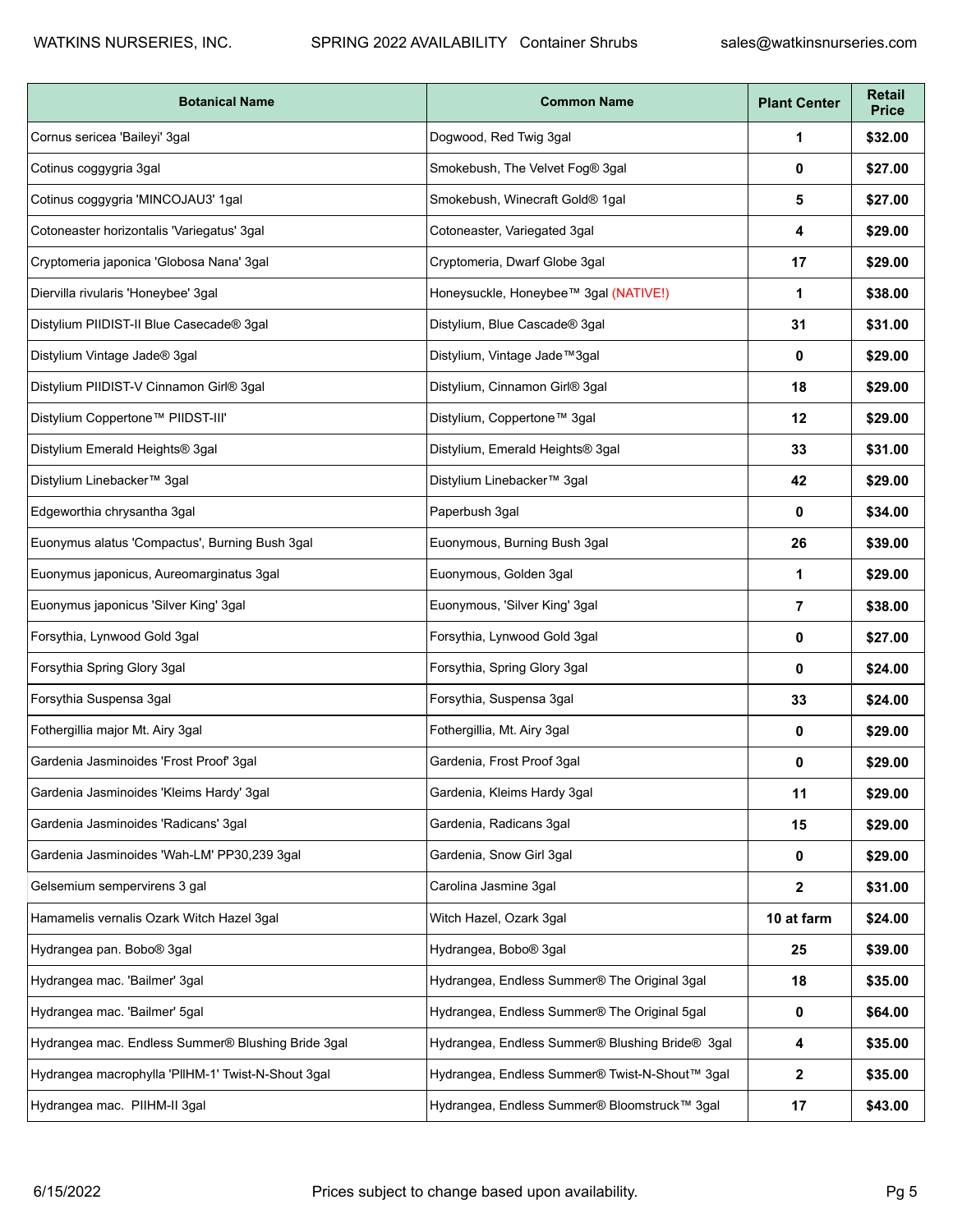| <b>Botanical Name</b>                        | <b>Common Name</b>                           | <b>Plant Center</b> | <b>Retail</b><br><b>Price</b> |
|----------------------------------------------|----------------------------------------------|---------------------|-------------------------------|
| Hydrangea mac. Endless Summer® Summer Crush® | Hydrangea, Endless Summer Summer Crush 3gal  | 4                   | \$35.00                       |
| Hydrangea mac. Nikko Blue                    | Hydrangea, Nikko Blue 3gal                   | 25                  | \$36.00                       |
| Hydrangea pan. Limeligt 3gal                 | Hydrangea, Limelight 3gal                    | 12                  | \$34.00                       |
| Hydrangea pan. Limelight 5gal                | Hydrangea, Limelight 5gal                    | 0                   | \$53.00                       |
| Hydrangea pan. Little Lime 3gal              | Hydrangea, Little Lime 3gal                  | 0                   | \$38.00                       |
| Hydrangea pan. Bokrathirteen 3gal            | Hydrangea, Sweet Summer 3gal                 | 0                   | \$38.00                       |
| Hydrangea arb. Incrediball 3gal              | Hydrangea, Incrediball 3gal                  | 6                   | \$53.00                       |
| Hydrangea pan. Rensun PP25 3gal              | Hydrangea, Strawberry Sundae 3gal            | 0                   | \$35.00                       |
| Hydrangea querc. Peewee 3gal                 | Hydrangea, Oakleaf Peewee 3gal               | 0                   | \$38.00                       |
| Hydrangea querc. Alice 3gal                  | Hydrangea, Oakleaf Alice 3gal                | 12                  | \$56.00                       |
| Hydrangea querc. Gatsby Gal 3gal             | Hydrangea, Oakleaf Gatsby Gal 3gal           | 0                   | \$38.00                       |
| Hydrangea querc. Gatsby Star 3gal            | Hydrangea, Oakleaf Gatsby Star 3gal          | 1                   | \$38.00                       |
| Hydrangea querc. 'Pee Wee' 3gal              | Hydrangea, Oakleaf Pee Wee 3gal              | 0                   | \$38.00                       |
| Hydrangea querc. 'Ruby Slippers' 3gal        | Hydrangea, Oakleaf Ruby Slippers 3gal        | $\mathbf{2}$        | \$39.00                       |
| Hydrangea querc. Snow Queen 3gal             | Hydrangea, Oakleaf Snow Queen 3gal           | $\mathbf{2}$        | \$32.00                       |
| Hypericum calycinum 1gal                     | Creeping St. John's Wort, Aaron's Beard 1gal | 10                  | \$15.00                       |
| Hypericum x Hidcote 3gal                     | St. John's Wort, Hidcote 3gal                | 0                   | \$29.00                       |
| Ilex cornuta Burfordii Nana 3gal             | Holly, Chinese Dwarf Burford 3gal            | 40                  | \$24.00                       |
| Ilex cornuta Burfodii 3gal                   | Holly, Chinese Burford 3gal                  | 43                  | \$24.00                       |
| Ilex cornuta Carissa 3gal                    | Holly, Carissa 3gal                          | 42                  | \$24.00                       |
| Ilex cornuta Carissa 7gal                    | Holly, Carissa 7gal                          | 0                   | \$52.00                       |
| Ilex cornuta Needlepoint 3gal                | Holly, Chinese Needlepoint 3gal              | 18                  | \$24.00                       |
| Ilex crenata Bennetts Compacta 3gal          | Holly, Bennetts Compacta 3gal                | 166                 | \$27.00                       |
| Ilex crenata Bennetts Compacta 7gal          | Holly, Bennetts Compacta 7gal                | 1                   | \$62.00                       |
| Ilex crenata Compacta 7gal                   | Holly, Compacta 7gal                         | 0                   | \$59.00                       |
| Ilex crenata Helleri 3gal                    | Holly, Japanese Helleri 3gal (FEMALE)        | 34                  | \$22.00                       |
| Ilex crenata Hoogendorn 3gal                 | Holly, Japanese Hoogendorn 3gal (MALE)       | 41                  | \$22.00                       |
| Ilex crenata Sky Pencil 3gal                 | Holly, Japanese Sky Pencil 3gal (FEMALE)     | 23                  | \$22.00                       |
| Ilex crenata Sky Pencil 7gal                 | Holly, Japanese Sky Pencil 7gal (FEMALE)     | 4                   | \$52.00                       |
| llex crenata Soft Touch 3gal                 | Holly, Japanese Soft Touch 3gal              | 100                 | \$22.00                       |
| Ilex crenata Steeds 3gal                     | Holly, Japanese Steeds 3gal                  | 24                  | \$22.00                       |
| Ilex crenata Steeds 7gal                     | Holly, Japanese Steeds 7gal                  | 0                   | \$52.00                       |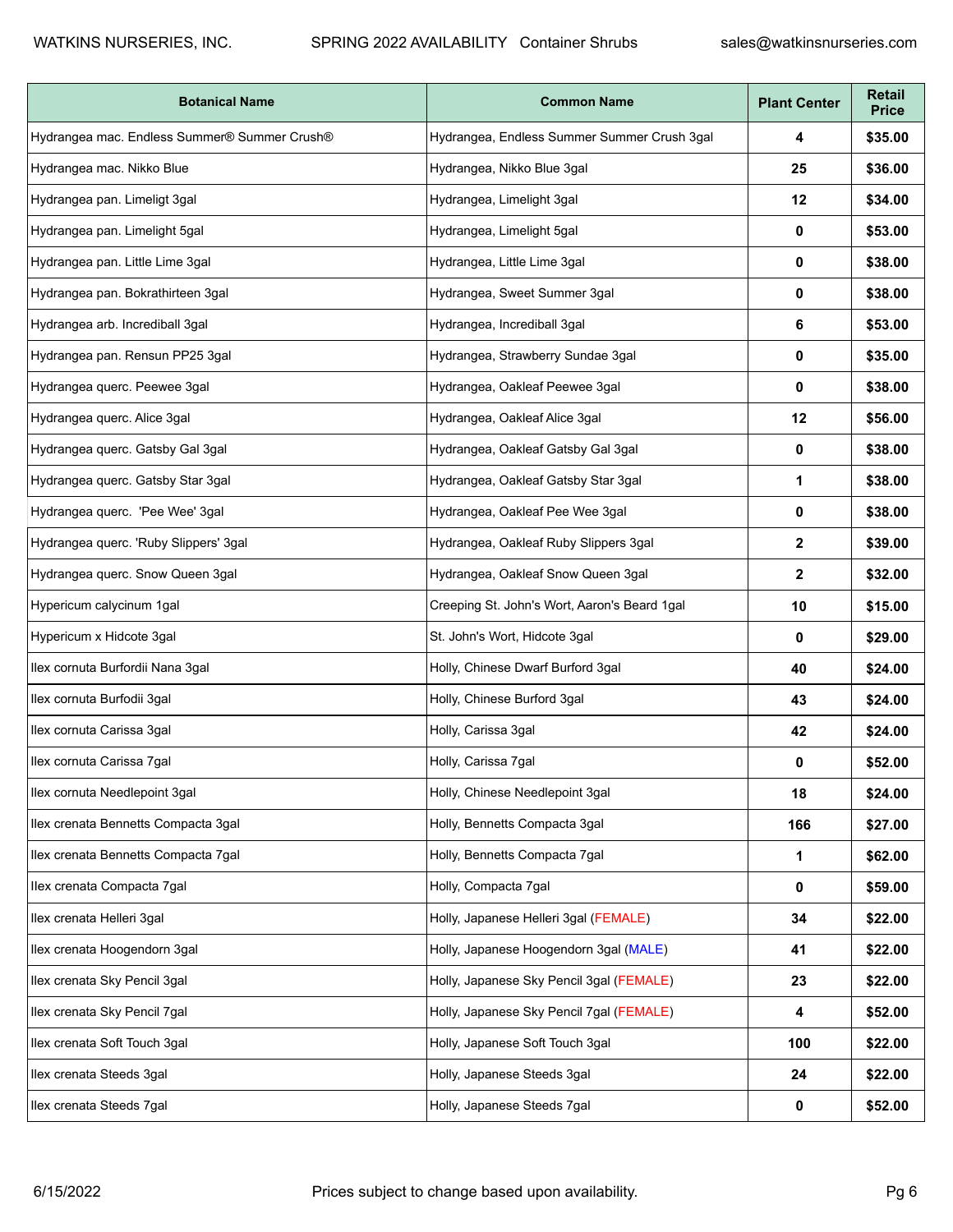| <b>Botanical Name</b>                                   | <b>Common Name</b>                       | <b>Plant Center</b> | <b>Retail</b><br><b>Price</b> |
|---------------------------------------------------------|------------------------------------------|---------------------|-------------------------------|
| Ilex glabra 'Densa' 3gal                                | Holly, Inkberry Densa 3gal               | 25                  | \$25.00                       |
| Ilex glabra Shamrock 3gal                               | Holly, Inkberry Shamrock 3gal            | 39                  | \$25.00                       |
| Ilex vomitoria Condeaux PP8779 3gal                     | Holly, Dwarf Yaupon Bordeaux® 3gal       | 8                   | \$29.00                       |
| Ilex vomitoria 'Taylor's Rudolph' 3gal                  | Holly, Taylor's Rudolph Yaupon 3gal      | 0                   | \$25.00                       |
| Ilex x 'Conty' 3gal                                     | Holly, Liberty <sup>™</sup> 3gal         | 3                   | \$35.00                       |
| Ilex x meserveae mesdob 3gal                            | Holly, China Boy 3gal (MALE)             | 4                   | \$22.00                       |
| llex x meserveae mesog 3gal                             | Holly, China Girl 3gal (FEMALE)          | 17                  | \$22.00                       |
| Ilex x oakland Holly 3gal                               | Holly, Oakland 3gal                      | 0                   | \$22.00                       |
| Ilex x verticillata 'Sparkleberry' 3gal                 | Holly, Winterberry Sparkleberry (FEMALE) | 1                   | \$35.00                       |
| Ilex x verticillata 'Apollo' 3gal                       | Holly, Apollo 3gal (MALE)                | 3                   | \$35.00                       |
| Itea virginica Henrys Garnet 3gal                       | Virginia Sweetspire, Henry's Garnet 3gal | 23                  | \$28.00                       |
| Itea virginica Little Henry 3gal                        | Virginia Sweetspire, Little Henry 3gal   | 25                  | \$35.00                       |
| Juniperus chinensis Gold Lace 3gal                      | Juniper, Gold Lace 3gal                  | 21                  | \$42.00                       |
| Juniperus chinensis Gold Coast 3gal                     | Juniper, Gold Coast 3gal                 | 6                   | \$29.00                       |
| Juniperus chinensis Grey Owl 3gal                       | Juniper, Grey Owl 3gal                   | 3                   | \$29.00                       |
| Juniperus chinensis var. Sargentii 'Viridis' 3gal       | Juniper, Sargentii 3gal                  | 59                  | \$29.00                       |
| Juniperus conferta Blue Pacific 3gal                    | Juniper, Blue Pacific 3gal               | 16                  | \$32.00                       |
| Juniperus horizontalis, Blue Rug 3gal                   | Juniper, Blue Rug 3gal                   | 0                   | \$28.00                       |
| Juniperus horizontalis, Youngstown 3gal                 | Juniper, Youngstown 3gal                 | 4                   | \$32.00                       |
| Juniperus procumbens Nana 3gal                          | Juniper, Nana 3gal                       | 3                   | \$25.00                       |
| Juniperus squamata Blue Star 3gal                       | Juniper, Blue Star 3gal                  | 26                  | \$35.00                       |
| Ligustrum japonicum Jack Frost 3gal                     | Privet, Jack Frost 3gal                  | 11                  | \$24.00                       |
| Ligustrum japonicum Recurvifolium 3gal                  | Privet, Curled Leaf 3qal                 | 29                  | \$24.00                       |
| Ligustrum japonicum Rotundifolium 3gal                  | Privet, Waxleaf 3gal                     | 24                  | \$24.00                       |
| Ligustrum japonicum Rotundifolium 15gal                 | Privet, Waxleaf 15gal                    | 6                   | \$158.00                      |
| Ligustrum x 'Suwannee River' 3gal                       | Privet, Suwannee River 3gal              | 11                  | \$24.00                       |
| Ligustrum sinense Swift Creek 3gal                      | Privet, Swift Creek 3gal                 | 23                  | \$24.00                       |
| Ligustrum sinense Sunshine 3gal                         | Privet, Sunshine 3gal                    | 29                  | \$32.00                       |
| Loropetalum chinense F. Rubrum 'Carolina Midnight' 3gal | Loropetalum, Carolina Midnight 3gal      | 0                   | \$32.00                       |
| Loropetalum chinensis var. rubrum 'PIILC-I' 3gal        | Loropetalum, Crimson Fire™ 3gal (DWARF)  | 0                   | \$36.00                       |
| Loropetalum chinense Daruma 3gal                        | Loropetalum, Daruma 3gal                 | 0                   | \$27.00                       |
| Loropetalum chinense Ever Red® 3gal                     | Loropetalum, Ever Red® 3gal              | 0                   | \$38.00                       |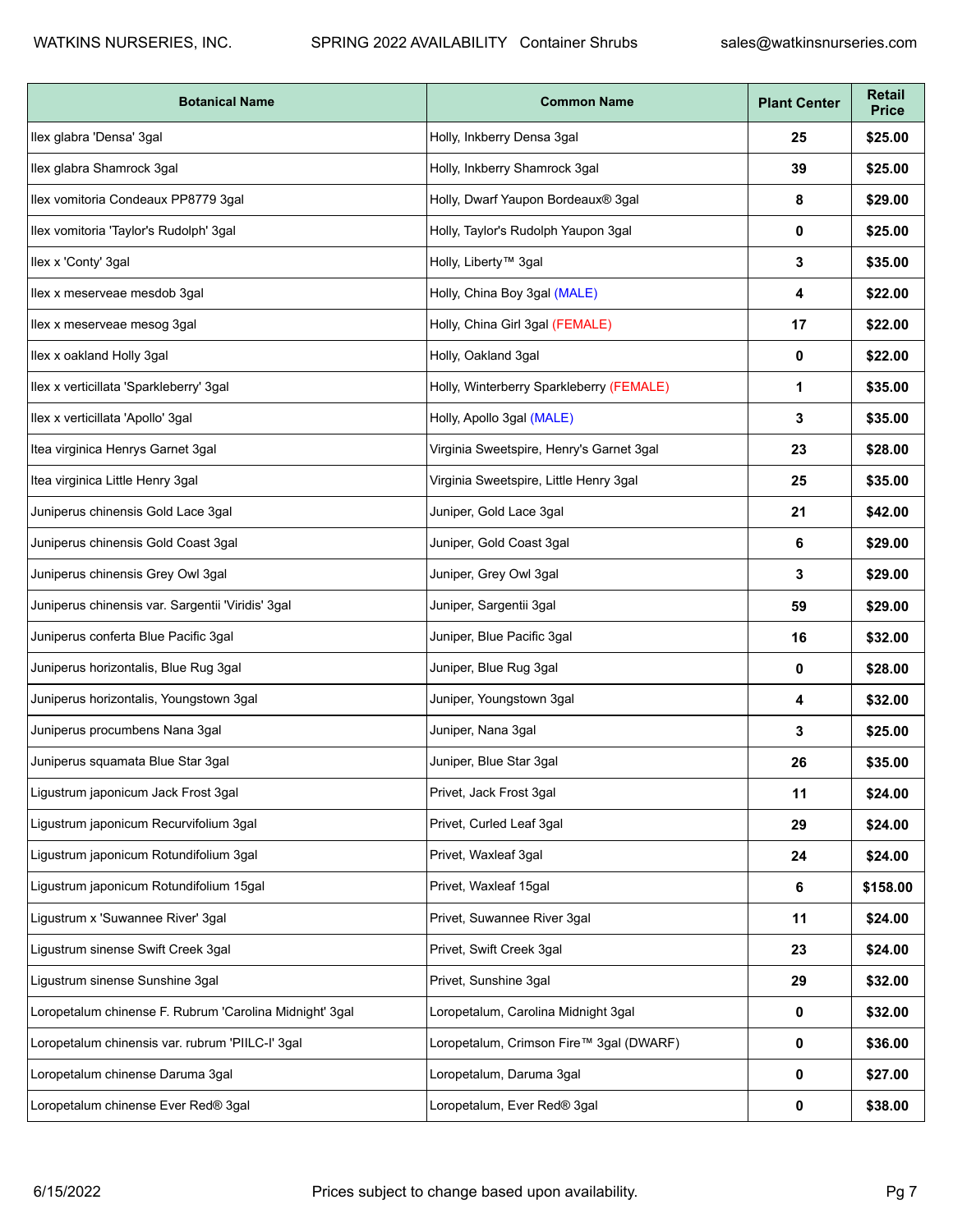| <b>Botanical Name</b>                           | <b>Common Name</b>                                 | <b>Plant Center</b> | <b>Retail</b><br><b>Price</b> |
|-------------------------------------------------|----------------------------------------------------|---------------------|-------------------------------|
| Loropetalum chinense Jazz Hands Variegated 3gal | Loropetalum, Jazz Hands Variegated 3gal            | 1                   | \$39.00                       |
| Loropetalum chinense 'KURENAI' 3gal             | Chinese Fringe Flower, Jazz Hands® Dwarf Pink 3gal | 0                   | \$43.00                       |
| Loropetalum chinense "Kurobijin" PP23,176 3gal  | Loropetalum, Cerise Charm™ 3gal                    | 0                   | \$39.00                       |
| Loropetalum chinense 'PPI' PP25, 471 3gal       | Loropetalum, Purple Daydream 3gal (DWARF)          | 0                   | \$39.00                       |
| Loropetalum chinese Red Chocolate 3gal          | Loropetalum, Red chocolate 3gal                    | 5                   | \$39.00                       |
| Loropetalum chinese Ruby 3gal                   | Loropetalum, Ruby 3gal                             | 27                  | \$32.00                       |
| Loropetalum chinense Shang-hi 3gal              | Loropetalum, Purple Diamond 3gal (DWARF)           | 0                   | \$36.00                       |
| Loropetalum Chinese Shang White 3gal            | Loropetalum, Emerald Snow 3gal (DWARF)             | 4                   | \$39.00                       |
| Loropetalum Chinense 'PIILC-PP25, 470 3gal      | Loropetalum, Sparking Sangria 3gal                 | 0                   | \$32.00                       |
| Mahonia eurybracteata Soft Caress 3gal          | Mahonia, Soft Caress 3gal                          | 6                   | \$35.00                       |
| Mahonia bealei, Leatherleaf 3gal                | Mahonia, Leatherleaf 3gal                          | $\overline{7}$      | \$31.00                       |
| Myrica cerifera 3gal                            | Southern Waxmyrtle 3gal                            | 15                  | \$31.00                       |
| Myrica cerifera 7gal                            | Southern Waxmyrtle 7gal                            | 0                   | \$70.00                       |
| Myrica cerifera 15gal                           | Southern Waxmyrtle 15gal                           | 15                  | \$150.00                      |
| Myrica pusilla 3gal                             | Wax Myrtle Dwarf 3gal                              | 25                  | \$27.00                       |
| Nandina domestica Compacta 3gal                 | Nandina, Compacta 3gal                             | 11                  | \$24.00                       |
| Nandina domestica Blush Pink'™                  | Nandina, Blush Pink 3gal                           | 0                   | \$27.00                       |
| Nandina domestica Firepower 1gal                | Nandina, Dwarf Firepower 1gal                      | 0                   | \$13.00                       |
| Nandina domestica Firepower 3gal                | Nandina, Dwarf Firepower 3gal                      | 37                  | \$25.00                       |
| Nandina domestica Gulf Stream 3gal              | Nandina, Gulf Stream 3gal                          | 58                  | \$27.00                       |
| Nandina domestica Harbour Dwarf 1gal            | Nandina, Harbour Dwarf 1gal                        | 78                  | \$10.00                       |
| Nandina domestica Harbour Dwarf 3gal            | Nandina, Harbour Dwarf 3gal                        | 44                  | \$28.00                       |
| Nandina domestica Harbour Dwarf 7gal            | Nandina, Harbour Dwarf 7gal                        | 6                   | \$52.00                       |
| Nandina domestica Lemon Lime 3gal               | Nandina, Lemon Lime 3gal                           | 28                  | \$28.00                       |
| Nandina domestica Moon Bay 3gal                 | Nandina, Moon Bay 3gal                             | 37                  | \$38.00                       |
| Nandina domestica Obsession™ 2                  | Nandina, Obession™ 2gal                            | 15                  | \$27.00                       |
| Osmanthus fragrans 3gal                         | Osmanthus, Fragrant Tea Olive 3gal                 | 17                  | \$25.00                       |
| Osmanthus heterophyllus 'Goshiki' 3gal          | Osamanthus, Goshiki 3gal                           | 1                   | \$24.00                       |
| Osmanthus heterophyllus Gulftide 3gal           | Osmanthus, Gulftide                                | 0                   | \$24.00                       |
| Picea glauca 'Conica' 3gal                      | Alberta Spruce, Dwarf 3gal                         | 0                   | \$36.00                       |
| Pieris japonica Katsura 3gal                    | Lily of the Valley, Katsura 3gal                   | 0                   | \$27.00                       |
| Pieris japonica Mountain Snow 2gal              | Lily of the Valley, Mountain Snow™ 2gal            | 6                   | \$27.00                       |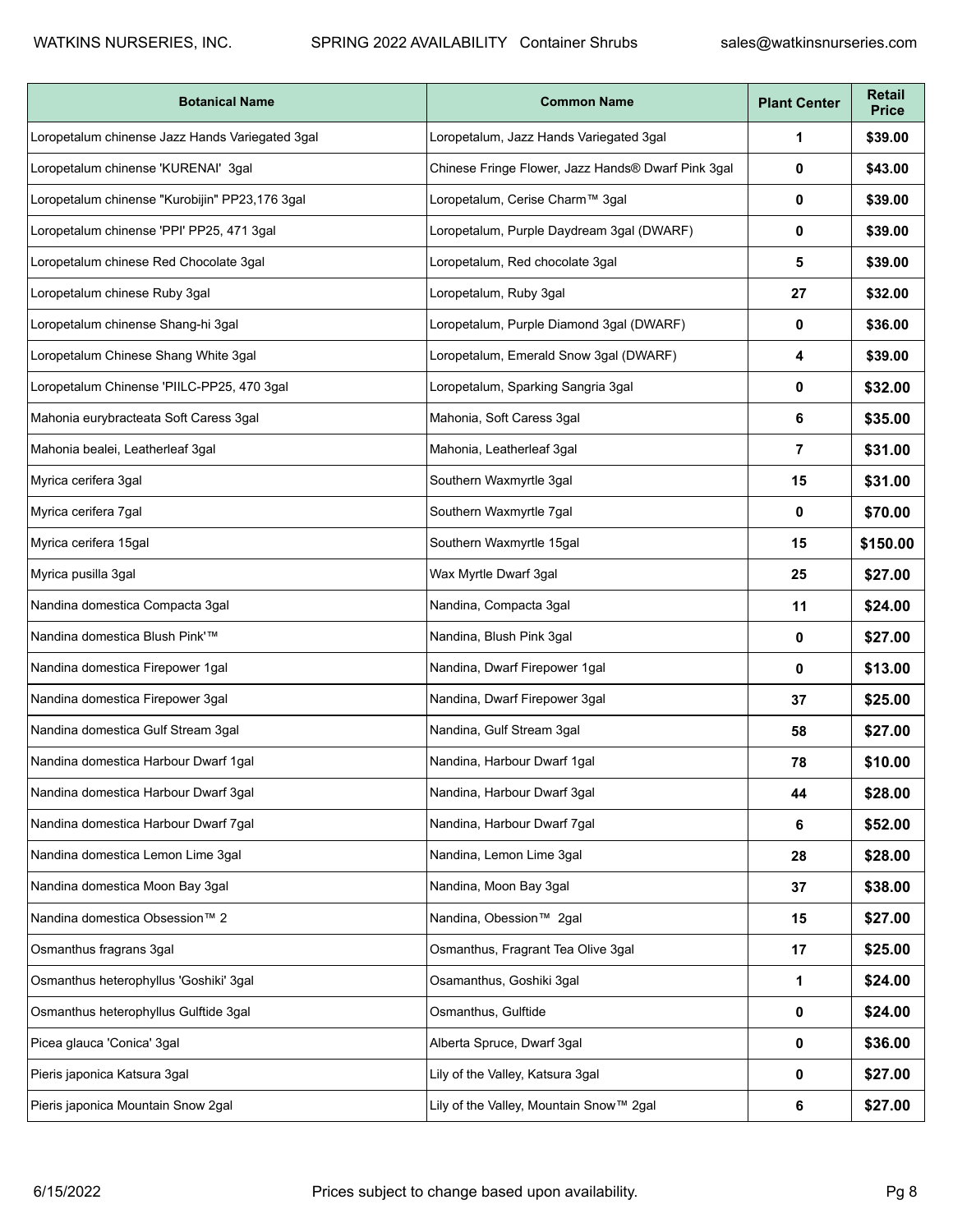| <b>Botanical Name</b>                             | <b>Common Name</b>                     | <b>Plant Center</b> | <b>Retail</b><br><b>Price</b> |
|---------------------------------------------------|----------------------------------------|---------------------|-------------------------------|
| Pinus mugo var. pumilio 3gal                      | Pine, Mugho Pumilio 3gal               | $\mathbf{2}$        | \$41.00                       |
| Podocarpus macrophyllus 'Maki' 7gal               | Chinese Shrubby Yew, Podocarpus 7gal   | 5                   | \$86.00                       |
| Poncirus trifoliata Flying Dragon 3gal            | Trifoliate Orange, Flying Dragon 3gal  | 0                   | \$22.00                       |
| Prunus laurocerasus Otto Luyken 3gal 18"          | Laurel, Otto Luyken Cher3gal 18"       | 31                  | \$66.00                       |
| Prunus laurocerasus Otto Luyken gal 24"           | Laurel, Otto Luyken Cher6gal 24"       | 8                   | \$109.00                      |
| Prunus laurocerasus Otto Luyken 36"               | Laurel, Otto Luyken Cher10gal 36"      | 21                  | \$151.00                      |
| Prunus laurocerasus Schipkaensis 3gal             | Laurel, Skip 3gal                      | 20                  | \$28.00                       |
| Prunus laurocerasus Schipkaensis 5gal             | Laurel, Skip 5gal                      | 0                   | \$101.00                      |
| Prunus laurocerasus Schipkaensis 6gal             | Laurel, Skip 6gal                      | 13                  | \$119.00                      |
| Prunus laurocerasus Schipkaensis 15gal            | Laurel, Skip 15gal                     | 6                   | \$297.00                      |
| Rhaphiolepis indica Conor 3gal                    | Indian Hawthorne, Eleanor Tabor™ 3gal  | 0                   | \$27.00                       |
| Rhaphiolepis indica Snow White 3gal               | Indian Hawthorne, Snow White 3gal      | 0                   | \$32.00                       |
| Rhaphiolepis indica 'Monto' 3gal                  | Indian Hawhthorn, Indian Princess 3gal | 7                   | \$32.00                       |
| Rhaphiolepis umbellata Minor 3gal                 | Indian Hawthorne, Minor Umbelleta 3gal | 3                   | \$32.00                       |
| Rhododendron x 'NCRX2' 3gal                       | Rhododendron, Black Hat® 3gal          | 0                   | \$34.00                       |
| Rhododendron x nova zembla 3gal                   | Rhododendron, Nova Zembla 3gal         | 0                   | \$46.00                       |
| Rhododendron x P.J.M. 3gal                        | Rhododendron, P.J.M. 3gal              | 5                   | \$48.00                       |
| Rhododendron catawbiense 'Purpureum Elegans' 3gal | Rhododendron, Purpureum Elegans 3gal   | 0                   | \$77.00                       |
| Rhododendron catawbiense Roseum Elegans 3gal      | Rhododendron, Roseum Elegans 3gal      | 0                   | \$77.00                       |
| Rhus Aromactica Gro-Low 1gal                      | Fragrant Sumac, Gro-low 1gal           | $\mathbf{2}$        | \$21.00                       |
| Rhus Aromactica Gro-Low 3gal                      | Fragrant Sumac, Gro-low 3gal           | 1                   | \$34.00                       |
| Rosa 'Meidrifora' 3gal                            | Roe, Coral Drift® 3gal                 | 10                  | \$34.00                       |
| Rosa Meiggili 3gal                                | Rose, Peach Drift® 3gal                | 15                  | \$34.00                       |
| Rosa Meigalpio 3gal                               | Rose, Red Drift® 3gal                  | 0                   | \$34.00                       |
| Rosa 'Meimirrot' 3 gal                            | Rose, Apricot Drift® 3gal              | 1                   | \$34.00                       |
| Rosa Meiswetdom 3gal                              | Rose, Sweet Drift® 3gal                | 10                  | \$34.00                       |
| Rosa Meizorland 3gal                              | Rose, White Drift® 3gal                | 24                  | \$34.00                       |
| Rosa x 'Radcon' 3gal                              | Rose, Pink Knock Out® 3gal             | 12                  | \$34.00                       |
| Rosa Radgor Knock Out 3gal                        | Rose, Peachy Knock Out 3gal            | 11                  | \$34.00                       |
| Rosa 'Radpastel' 2gal                             | Rose, Peach Lemonade® 2gal             | 8                   | \$31.00                       |
| Rosa Radral Knock Out® 3gal                       | Rose, Coral Knock Out® 3gal            | 4                   | \$34.00                       |
| Rosa Radrazz Knock Out® 3gal                      | Rose, Knock Out® 3gal                  | 3                   | \$34.00                       |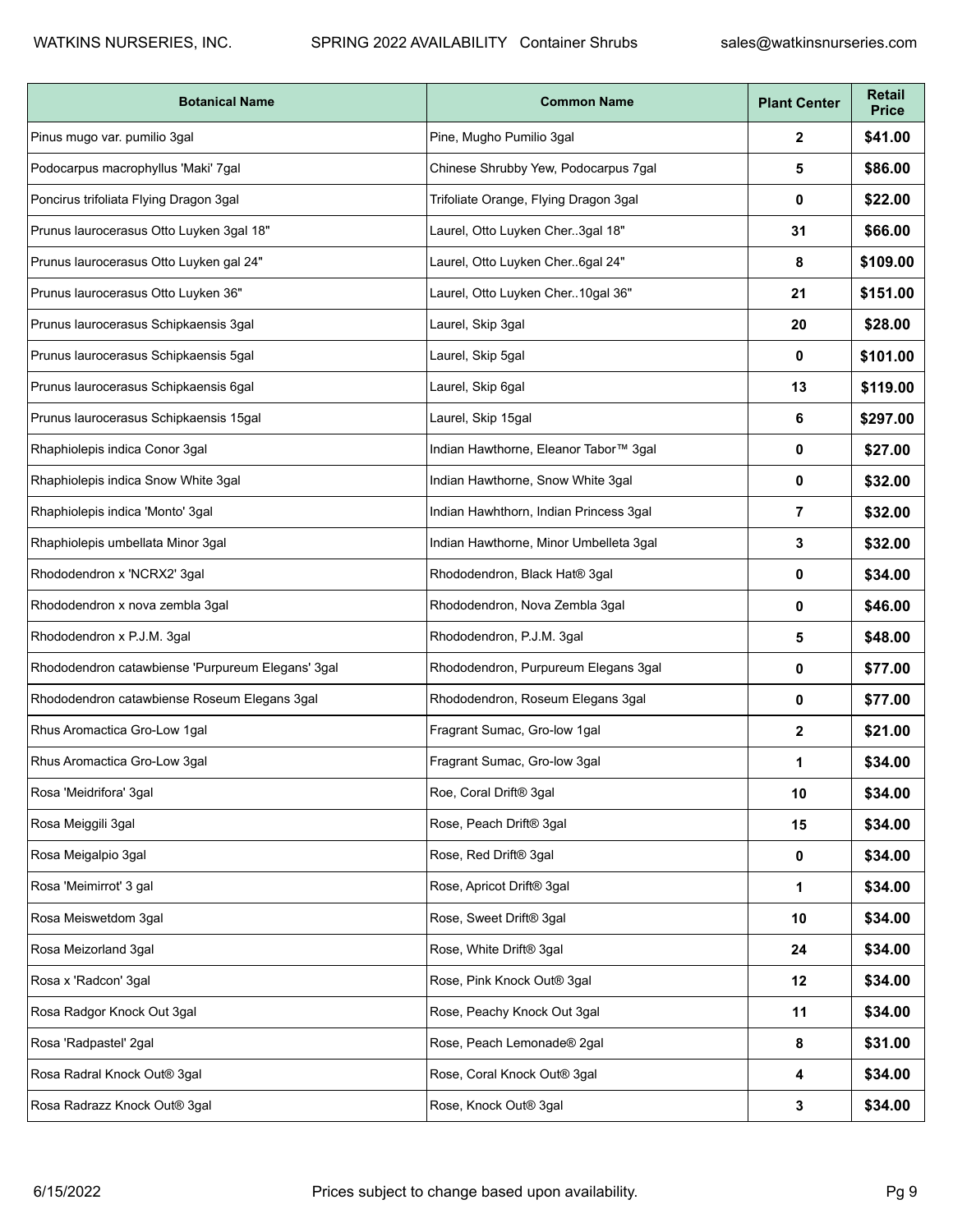| <b>Botanical Name</b>                                    | <b>Common Name</b>                        | <b>Plant Center</b> | <b>Retail</b><br><b>Price</b> |
|----------------------------------------------------------|-------------------------------------------|---------------------|-------------------------------|
| Rosa Radsunny Knock Out 3gal                             | Rose, Sunny Knock Out® 3gal               | 7                   | \$34.00                       |
| Rosa Radtko Knock Out® 3gal                              | Rose, Double Red Knock Out® 3gal          | 27                  | \$35.00                       |
| Rosa Radtkopink Knock Out® 3gal                          | Rose, Double Pink Knock Out® 3gal         | 29                  | \$34.00                       |
| Rosa Radyod Knock Out 3gal                               | Rose, Blushing Knock Out 3gal             | $\mathbf{2}$        | \$34.00                       |
| Rosa Radwhite 3gal                                       | Rose, White Knock Out 3gal                | 0                   | \$34.00                       |
| Spiraea prunifolia 3gal                                  | Spirea, Bridal Wreath                     | 0                   | \$29.00                       |
| Spiraea japonica 'NCSX1' 3gal                            | Spirea, Double Play® Candy Corn®          | 0                   | \$29.00                       |
| Spiraea japonica Gold Mound 3gal                         | Spirea, Gold Mound 3gal                   | 0                   | \$27.00                       |
| Spiraea japonica Little Princess 3gal                    | Spirea, Little Princess 3gal              | 12                  | \$27.00                       |
| Spiraea x vanhouttei 3gal                                | Spirea, Vanhouttei 3gal                   | 0                   | \$29.00                       |
| Syringa patula Miss Kim 3gal                             | Lilac, Miss Kim 3gal                      | 22                  | \$36.00                       |
| Ternstroemia gymnathera 3gal                             | Japanese Cleyera 3gal                     | 0                   | \$27.00                       |
| Ternstroemia gymnathera 7gal                             | Japanese Cleyera 7gal                     | 0                   | \$62.00                       |
| Trachelospermum jasminoides 3gal                         | Jasmine, Confederate (Star) 3gal          | $\mathbf{2}$        | \$52.00                       |
| Thuja occidentalis Bobazam 3gal                          | Arborvitae, Mr. Bowling Ball 3gal         | 0                   | \$45.00                       |
| Thuja occidentalis Congabe 1gal                          | Arborvitae, Fire Chief™ 1gal              | 5                   | \$25.00                       |
| Thuja occidentalis Congabe 3gal                          | Arborvitae, Fire Chief™ 3gal              | 0                   | \$25.00                       |
| Thuja occidentalis 'Smaragd' 3-ball 5gal                 | Arborvitae, Emerald Green 3-ball 5gal     | 0                   | \$170.00                      |
| Viburnum x 'sPg-3-024' 3gal                              | Viburnum, Moonlit Lace® 3gal              | 0                   | \$38.00                       |
| Viburnum awabuki Chindo 3gal                             | Viburnum, Chindo 3gal                     | 10                  | \$34.00                       |
| Viburnum carlesii 3 gal                                  | Viburnum, Korean Spice 3gal               | 7                   | \$34.00                       |
| Viburnum dentatum 3gal                                   | Viburnum, Arrowwood 3gal                  | $\overline{7}$      | \$38.00                       |
| Viburnum dentatum Christom 3gal                          | Viburnum, Arrowwood Blue Muffin® 3gal     | 3                   | \$38.00                       |
| Viburnum dentatum 'Synnestvedt' 3gal                     | Viburnum, Chicago Lustre® Arrowwood       | 3                   | \$38.00                       |
| Viburnum dentatum 'SMVDE' 3gal                           | Viburnum, Sparkler® Arrowwood             | 17                  | \$31.00                       |
| Viburnum macrocephalum 3gal                              | Viburnum, Chinese Snowball 3gal           | 3                   | \$31.00                       |
| Viburnum plicatum var. tomentosum Mariesii (Shasta) 3gal | Viburnum, Shasta Mariesii Doublefile 3gal | 3                   | \$39.00                       |
| Viburnum tinus 'Compactum' 3gal                          | Viburnum, Spring Bouquet 7gal             | 3                   | \$63.00                       |
| Viburnum opulus 'Sterile' 3gal                           | Viburnum, Eastern Snowball                | $\overline{7}$      | \$31.00                       |
| Viburnum x Pragense 3gal                                 | Viburnum, Prague 3gal                     | 11                  | \$38.00                       |
| Viburnum x Pragense 7gal                                 | Viburnum, Prague 7gal                     | 3                   | \$57.00                       |
| Viburnum X Rrhytidophylloides "Allegheny" 3gal           | Viburnum, "Allegheny Leatherleaf"         | 6                   | \$28.00                       |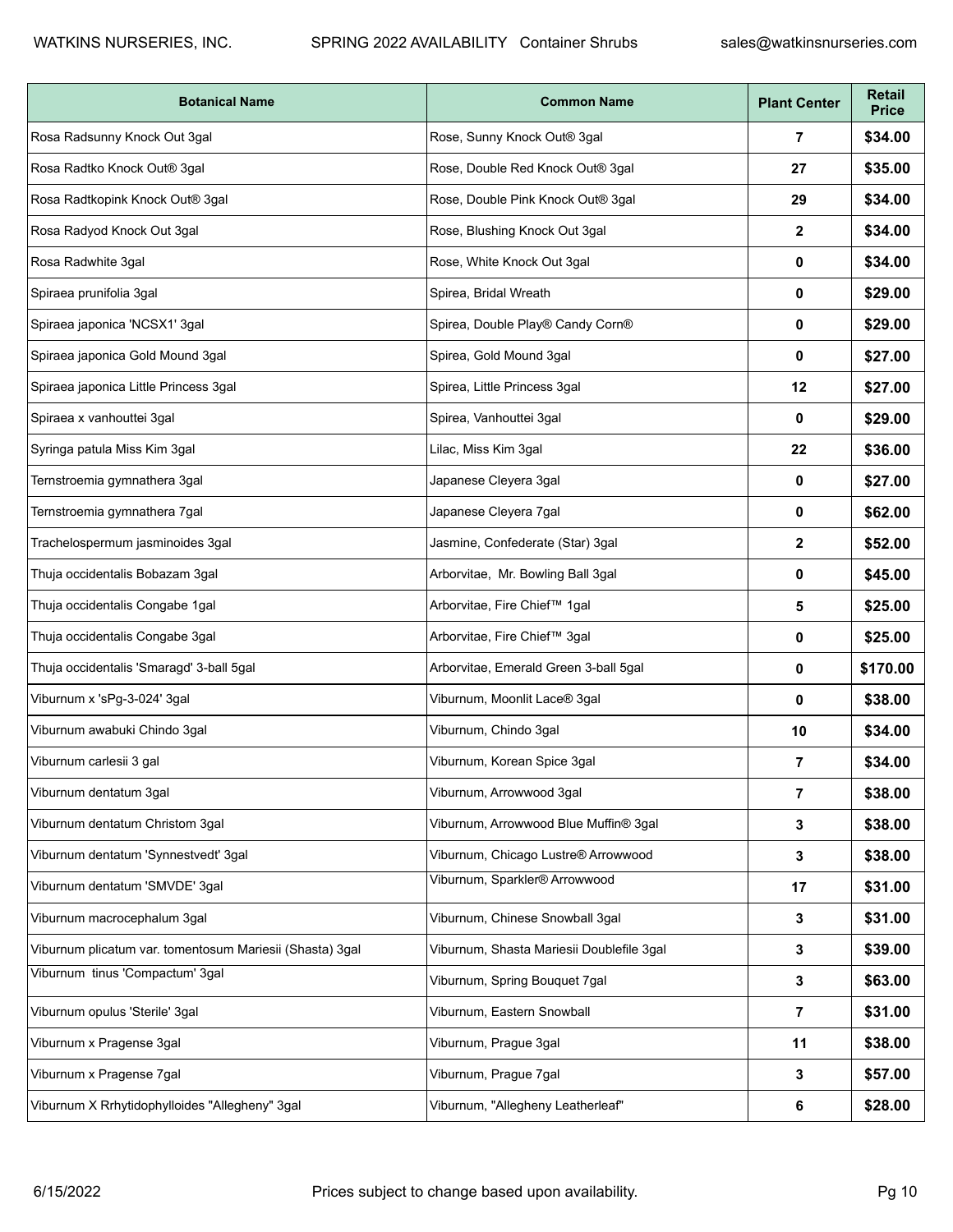| <b>Botanical Name</b>                | <b>Common Name</b>              | <b>Plant Center</b> | <b>Retail</b><br><b>Price</b> |
|--------------------------------------|---------------------------------|---------------------|-------------------------------|
| Vitex agnus-castus Shoal Creek 3gal  | Vitex Purple (Chaste Tree) 3gal | 45                  | \$29.00                       |
| Weigela florida Alexandria 3gal      | Weigela, Wine & Roses® 3gal     | 9                   | \$32.00                       |
| Weigela florida Bokraspiwi 3gal      | Weigela, Spilled Wine® 3gal     | 10                  | \$35.00                       |
| Weigela florida 'Variegata' 3gal     | Weigela, Variegated 3gal        | 0                   | \$35.00                       |
| Yucca filamentosa 'Color Guard' 1gal | Yucca, 'Color Guard' 1gal       | 6                   | \$16.00                       |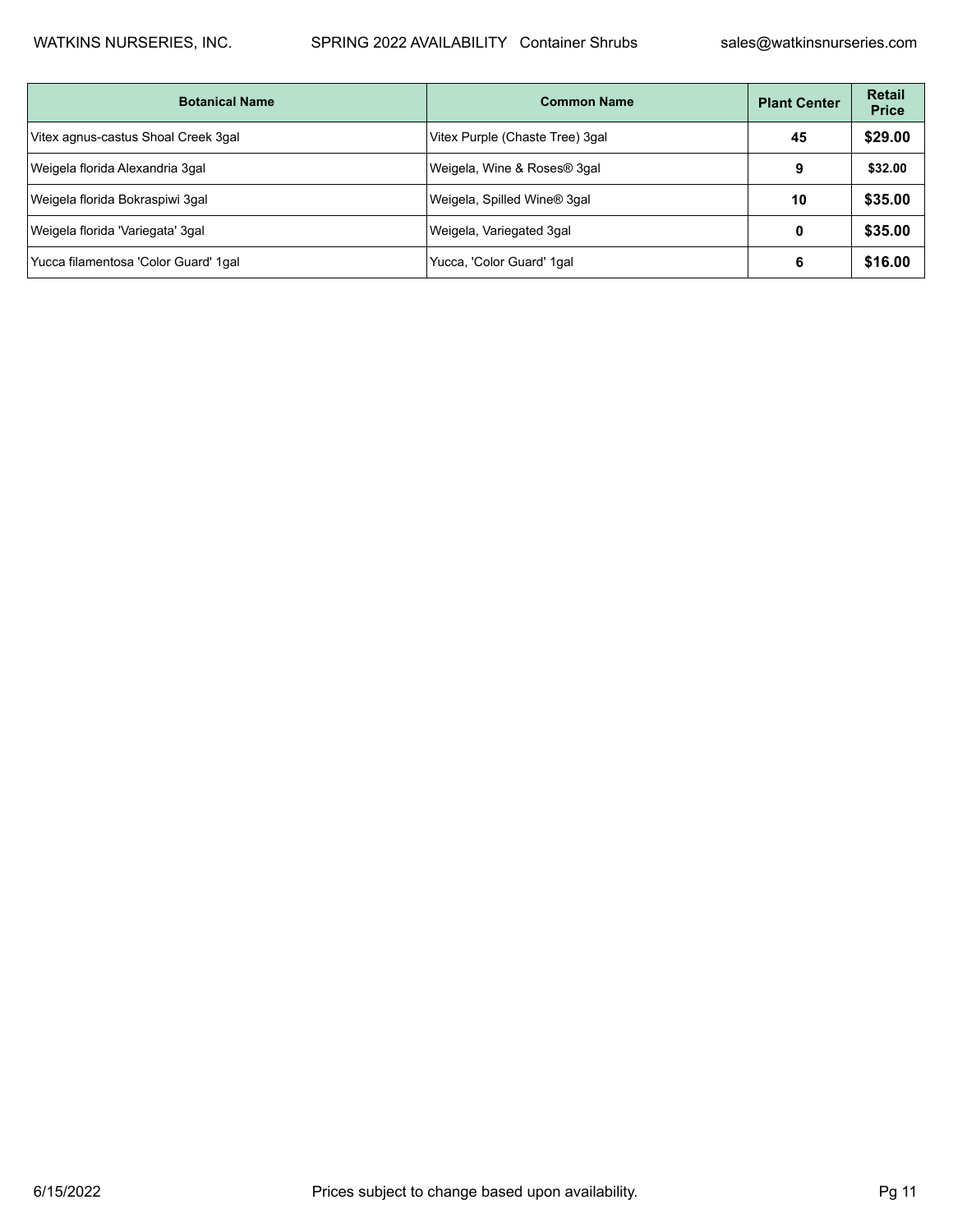| <b>Botanical Name</b>                           | <b>Common Name</b>                           | <b>Plant Center</b> | <b>Retail Price</b> |
|-------------------------------------------------|----------------------------------------------|---------------------|---------------------|
| Calamagrostis x acutiflora "Avalanche" 1gal     | Feather Reed Grass, Avalanche 1gal           | $\mathbf 0$         | \$13.00             |
| Calamagrostis x acutiflora 'Karl Foerster' 1gal | Feather Reed Grass, 'Karl Foerster' 1gal     | 49                  | \$13.00             |
| Calamagrostis x acutiflora 'Karl Foerster' 3gal | Feather Reed Grass, 'Karl Foerster' 3gal     | 37                  | \$24.00             |
| Carex oshimensis 'CarFit01' PP20955 1gal        | Carex EverColor® 'Everest' 1gal              | $\mathbf 0$         | \$24.00             |
| Carex oshimensis 'Everoro' 1gal                 | Carex, EverColor® Everoro Variegated Sedge 1 | 12                  | \$13.00             |
| Cortaderia Selloana 3gal                        | Pampas Grass 3gal                            | 0                   | \$27.00             |
| Hakonechloa macra 'Albostriata' 1gal            | Japanese Forest Grass, Albo Striata 1gal     | 6                   | \$21.00             |
| Juncus effusus Big Twister 1gal                 | Rush, Big Twister 1gal                       | 107                 | \$14.00             |
| Juncus effusus Blue Arrows 1gal                 | Rush, Blue Arrows 1gal                       | 9                   | \$10.00             |
| Liriope muscari 'Majestic' 1 gal                | Lily-turf, Majestic 1gal                     | 48                  | \$10.00             |
| Liriope muscari Variegata 1gal                  | Lily-turf, Variegated 1gal                   | 125                 | \$10.00             |
| Liriope muscari Royal Purple 1 gal              | Lily-turf, Royal Purple 1gal                 | $\mathbf 0$         | \$10.00             |
| Liriope muscari Big Blue 1gal                   | Lily-turf, Big Blue 1gal                     | $\mathbf 0$         | \$10.00             |
| Liriope muscari Super Blue 1gal                 | Lily-turf, Super Blue                        | 200                 | \$10.00             |
| Miscanthus sinensis Gracillimus 3gal            | Maiden Grass, Gracillimus 3gal               | 65                  | \$27.00             |
| Miscanthus sinensis Adagio 3gal                 | Maiden Grass, Adagio 3gal                    | 65                  | \$27.00             |
| Miscanthus sinensis Morning Light 3gal          | Maiden Grass, Morning Light 3gal             | 95                  | \$27.00             |
| Miscanthus sinensis Little Kitten 1gal          | Maiden Grass, Little Kitten 1gal             | 9                   | \$14.00             |
| Muhlenbergia capillaris 3gal                    | Muhly Grass (Pink)                           | 154                 | \$27.00             |
| Panicum virgatum Shenandoah 1gal                | Switch Grass, Shenandoah 1gal                | 18                  | \$14.00             |
| Panicum virgatum Shenandoah 2gal                | Switch Grass, Shenandoah 2gal                | $\mathbf 0$         | \$18.00             |
| Panicum virgatum Shenandoah 3gal                | Switch, Shenandoah 3gal                      | $\mathbf 0$         | \$27.00             |
| Pennisetum alopecuroides Cassian 3gal           | Fountain Grass, Cassian 3gal                 | 8                   | \$27.00             |
| Pennisetum alopecuroides Hameln 3gal            | Fountain Grass, Hameln 3gal                  | 75                  | \$27.00             |
| Pennisetum orientale Karley Rose 3gal           | Fountain Grass, Karley Rose 3gal             | 4                   | \$27.00             |
| Ophiopogon japonicus, Mondo Grass 1 gal         | Mondo Grass 1 gal                            | 50                  | \$10.00             |
| Ophiopogon planiscapus 'Nigrescens' 1 gal       | Black Mondo Grass 1 gal                      | 13                  | \$10.00             |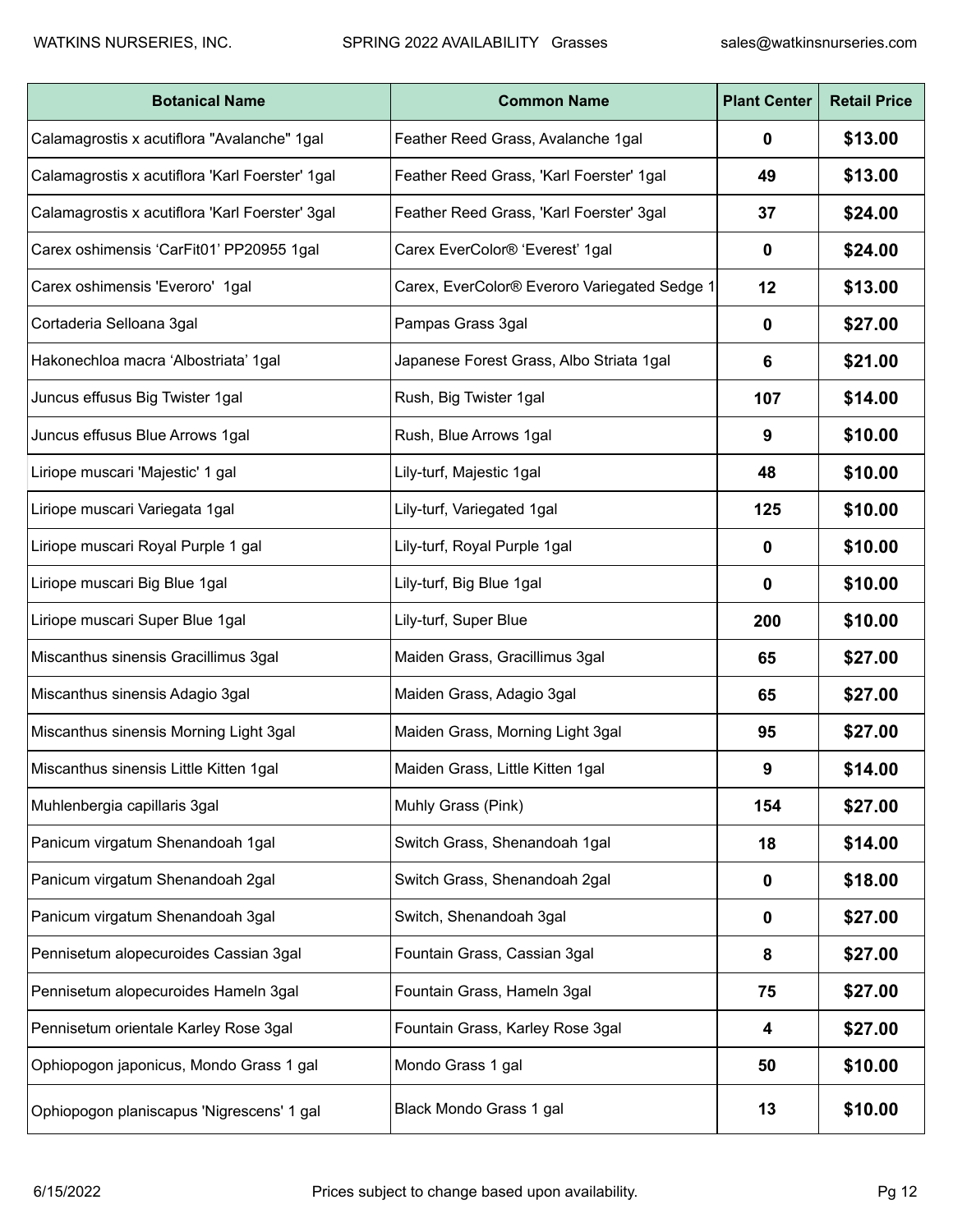| <b>Botanical Name</b>                                                             | <b>Common Name</b>                                                        | <b>Plant Center</b> | <b>Retail Price</b> |
|-----------------------------------------------------------------------------------|---------------------------------------------------------------------------|---------------------|---------------------|
| Achillea millefolium 'Balvinviolet', 1gal                                         | Yarrow, New Vintage Violet™ 1gal                                          | 7                   | \$13.00             |
| Achillea millefolium 'Saucy Seduction' 1gal                                       | Yarrow, Saucy Seduction 1gal                                              | 5                   | \$13.00             |
| Achillea, Moonshine 1gal                                                          | Yarrow, Moonshine 1gal                                                    | 1                   | \$13.00             |
| Agastache Blue Fortune 1gal                                                       | Anise Hyssop, Blue Fortune 1gal                                           | 12                  | \$13.00             |
| Ajuga reptans 'Catlin's Giant' 1gal                                               | Ajuga, Catlin's Giant 1gal                                                | 51                  | \$13.00             |
| Ajuga reptans 'Chocolate Chip' 1gal                                               | Ajuga, Chocolate Chip 1gal                                                | $\overline{7}$      | \$13.00             |
| Ajuga PPAF 'Fierce Falcon' 1gal                                                   | Ajuga, Feathered Friends™ Fierce Falcon 1gal                              | 5                   | \$14.00             |
| Ajuga PPAF ' Parrot Paradise' 1gal                                                | Ajuga, Feathered Friends™ Parrot Paradise 1gal                            | 5                   | \$14.00             |
| Allium schoenoprasum 'Forescate' 1gal                                             | Chives, 'Forescate' 1gal                                                  | 3                   | \$13.00             |
| Amsonia tabernaemontana 1gal                                                      | Amsonia, "Blue Ice" 1gal                                                  | 1                   | \$13.00             |
| Aster novae-angliae Purple Dome 1gal                                              | Aster, Purple Dome 1gal                                                   | 0                   | \$13.00             |
| Aster novi-belgii 'Wood's Pink' 3gal                                              | Aster, Wood's Pink 3gal                                                   | 4                   | \$18.00             |
| Aster novi-belgii 'Wood's Purple' 1gal                                            | Aster, Wood's Purple 1gal                                                 | 30                  | \$10.00             |
| Astilbe x japonica 'Europa' 1gal                                                  | Japanese Astilbe, White 1gal                                              | 7                   | \$14.00             |
| Astilbe chinensis 'Vision in White 1gal                                           | Astilbe, Visions in White 1gal                                            | 0                   | \$14.00             |
| Astilbe chinensis 'Vision in Red' 1gal                                            | Astilbe, Visions in Red 1gal                                              | 11                  | \$13.00             |
| Astilbe 'Fanal' 1gal                                                              | Astilbe, Fanal (Red) 1gal                                                 | 0                   | \$14.00             |
| Astilbe x arendsii 'Bridal Veil' 1gal                                             | Astilbe, Bridal Veil 1gal                                                 | 17                  | \$13.00             |
| Athyrium niponicum 'Pictum' 1gal                                                  | Fern, Japanese Painted 1gal                                               | 10                  | \$14.00             |
| Begonia interspecific Dragon Wing® Pink/Lysimachia<br>Sunburst 10" Hanging Basket | Begnoia, Dragon Wing® Pink/ Lysimachia Sunburst Mix<br>10" Hanging Basket | 0                   | \$28.00             |
| Begonia semperflorens-cultorum 'Ambassador Rose' 6"                               | Begonia, Ambassador Rose 6"                                               | 0                   | \$7.00              |
| Begonia semperflorens-cultorum 'Ambassador White' 6"                              | Begonia, Ambassador White 6"                                              | 0                   | \$7.00              |
| Calibrachoa hybrid 'BBCAL87705' 4.25"                                             | Calibrachoa, Superbells® Evening Star™ 4.25"                              | 11                  | \$8.00              |
| Calibrachoa hybrid 4.25"                                                          | Calibrachoa, Superbells® Coral Sun 4.25"                                  | 14                  | \$8.00              |
| Campanula 'Violet Teacups' 1qt                                                    | Bellflowers, 'Violet Teacups' 1qt                                         | 0                   | \$9.00              |
| Canna generalis 'Coral' 1gal                                                      | Canna Lily, Toucan® Coral 1gal                                            | $\mathbf{2}$        | \$22.00             |
| Canna generalis 'Scarlet' 1gal                                                    | Canna Lily Toucan® Scarlet 1gal                                           | 2                   | \$22.00             |
| Caryopteris x clandonensis 'Dark Knight' 1gal                                     | Caryopteris, Dark Knight 1gal                                             | 6                   | \$13.00             |
| Caryopteris × clandonensis Blue Empire™ 1gal                                      | Caryopteris, Blue Empire™ 1gal                                            | 6                   | \$13.00             |
| Chelone glabra 1gal                                                               | Turtlehead, White 1gal                                                    | 0                   | \$13.00             |
| Clematis 'Zospi' 1gal                                                             | Clematis, Sparky® Blue 1gal                                               | 4                   | \$23.00             |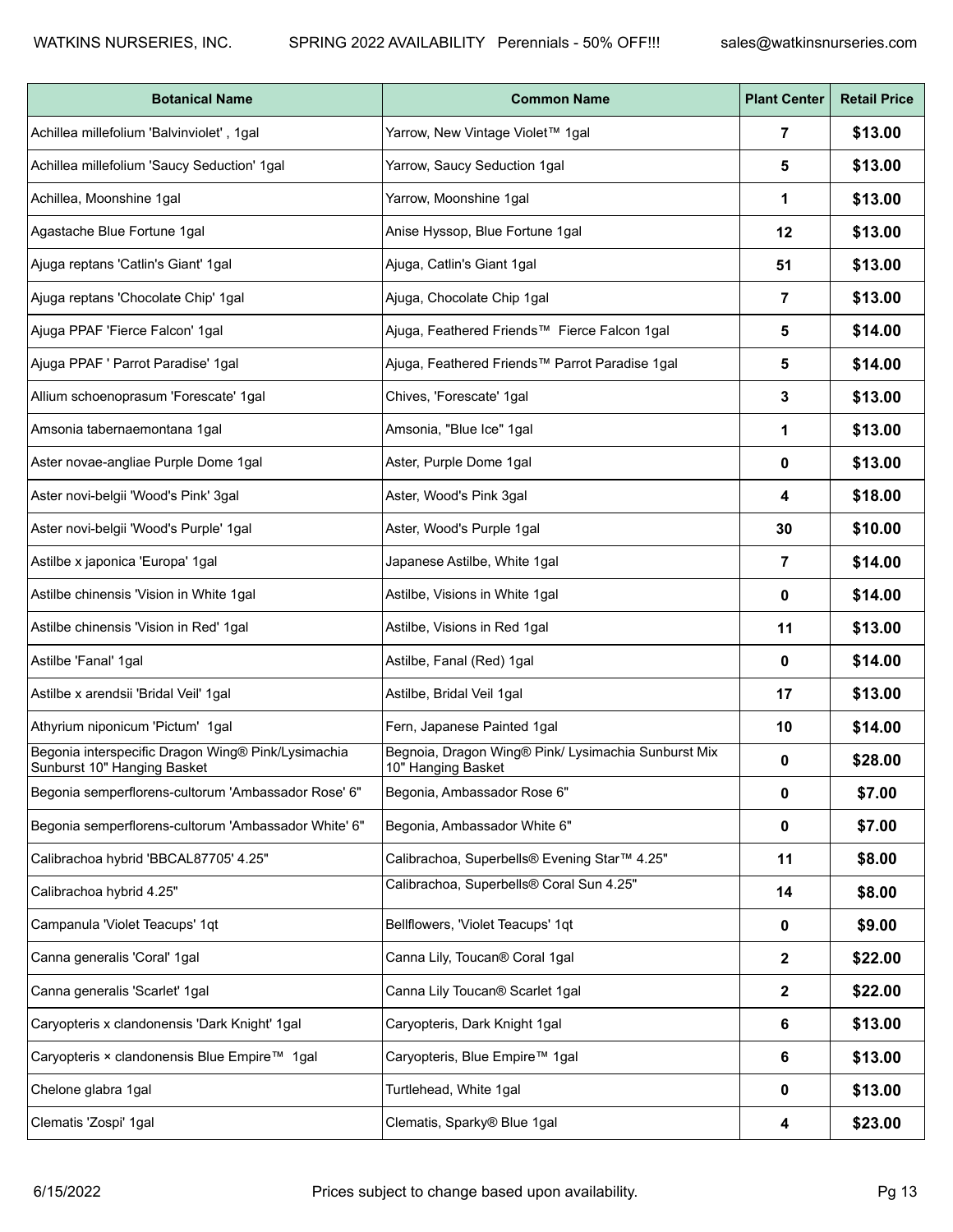| Coreopsis x 'Baluptgonz' 1gal                        | Coreopsis, UpTick™ Gold & Bronze 1gal                      | $\mathbf{3}$ | \$13.00 |
|------------------------------------------------------|------------------------------------------------------------|--------------|---------|
| Coreopsis 'Ruby Frost' 1gal                          | Coreopsis, Ruby Frost 1gal                                 | 3            | \$15.00 |
| Coreopsis verticillata Enchanted Eve 1gal            | Coreopsis, Enchanted Eve (Li'l Bang Series)1gal            | $\mathbf{2}$ | \$13.00 |
| Coreopsis verticillata Zagreb 1gal                   | Coreopsis, Zagreb 1gal                                     | 14           | \$13.00 |
| Dianthus gratianepolitanus 'Firewitch' 1gal          | Dianthus, Firewitch 1gal                                   | 0            | \$13.00 |
| Dryopteris erythrosora 'Brilliance' 1gal             | Fern, Autumn Brilliance 1gal                               | 0            | \$14.00 |
| Dryopteris marginalis 1gal                           | Fern, Eastern Wood (Leatherwood)                           | 10           | \$13.00 |
| Echeveria 'Sanyatwe' 4.5"                            | Succulent, 'Sanyatwe' 4.5"                                 | 10           | \$6.00  |
| Echinacea 'Canary Feathers' 1gal                     | Coneflower, Canary Feathers 1gal                           | 3            | \$14.00 |
| Echinacea Hot Papaya 1gal                            | Coneflower, Hot Papaya 1gal                                | 18           | \$15.00 |
| Echinacea purpurea 'Magnus' 1gal                     | Coneflower, Purple 1gal                                    | 36           | \$13.00 |
| Echinacea hybrida 'Rosada Sombrero®' 1gal            | Coneflower, Sombrero® Rosada 1gal                          | 10           | \$13.00 |
| Echinacea hybrida 'Tres Amigos'                      | Coneflower, Sombrero® Tres Amigos 1gal                     | 6            | \$13.00 |
| Echinacea x 'Balsomador' 1gal                        | Coneflower, Sombrero® Adobe Orange 1gal                    | 0            | \$15.00 |
| Eryngium Big Blue 1gal                               | Sea Holly, Big Blue 1gal                                   | 9            | \$17.00 |
| Eutrochium maculatum 'Gateway' 1gal                  | Joe Pye weed 'Gateway' 1gal                                | 18           | \$12.00 |
| Gaillardia 'Mesa Bright Bicolor'                     | Blanketflower, Mesa Bright Bicolor 1gal                    | 0            | \$13.00 |
| Gaura lindheimeri 'KLEAU04263' 1gal                  | Gaura, Belleza Dark Pink 1gal                              | 0            | \$13.00 |
| Gaura lindheimeri 'Whirling Butterflies' 1gal        | Gaura, 'Whirling Butterflies' 1gal                         | 5            | \$12.00 |
| Gaura lindheimeri Whiskers Deep Rose 1gal            | Gaura, 'Whiskers Deep Rose' 1gal                           | 0            | \$14.00 |
| Graptoveria hybrid 'Fred Ives' 4.5"                  | Succulent 'Fred Ives' 4.5"                                 | 11           | \$6.00  |
| Graptopetalum paraguayense 4.5"                      | Succulent, Ghost Plant 4.5"                                | 11           | \$6.00  |
| Helleborus x hybridus 'Pine Knot Select Strain' 1gal | Pine Knot Select Strain Lenten Rose 1gal                   | $\mathbf{2}$ | \$17.00 |
| Helleborus x orientalis 1gal                         | Lenten Rose 1gal                                           | 1            | \$15.00 |
| Hemerocallis "Apricot Sparkles" 1gal                 | Daylily, Apricot Sparkles                                  | 8            | \$13.00 |
| Hemerocallis Buttered popcorn 1gal                   | Daylily, Buttered popcorn 1gal                             | 0            | \$10.00 |
| Hemerocallis "Little Grapette" 1gal                  | Daylily, Little Grapette 1gal                              | 0            | \$15.00 |
| Hemerocallis x 'Happy Returns'                       | Daylily, Happy Returns 1gal                                | 9            | \$10.00 |
| Hemerocallis Pardon Me 1gal                          | Daylily, Pardon Me 1gal                                    | 0            | \$15.00 |
| Hemerocallis Stella de Oro 1gal                      | Daylily, Stella de Oro 1gal                                | 12           | \$10.00 |
| Herb Bowl, Tub#7, 14"                                | Herb Bowl, Tub#7, Staro Chives, Mint Pineapple, Hot n Spid | 1            | \$39.00 |
| Herb Bowl, Tub#9, 14"                                | Herb Bowl, Tub#9, Staro Chives, Mint Julep, Greek Oregan   | $\mathbf{1}$ | \$39.00 |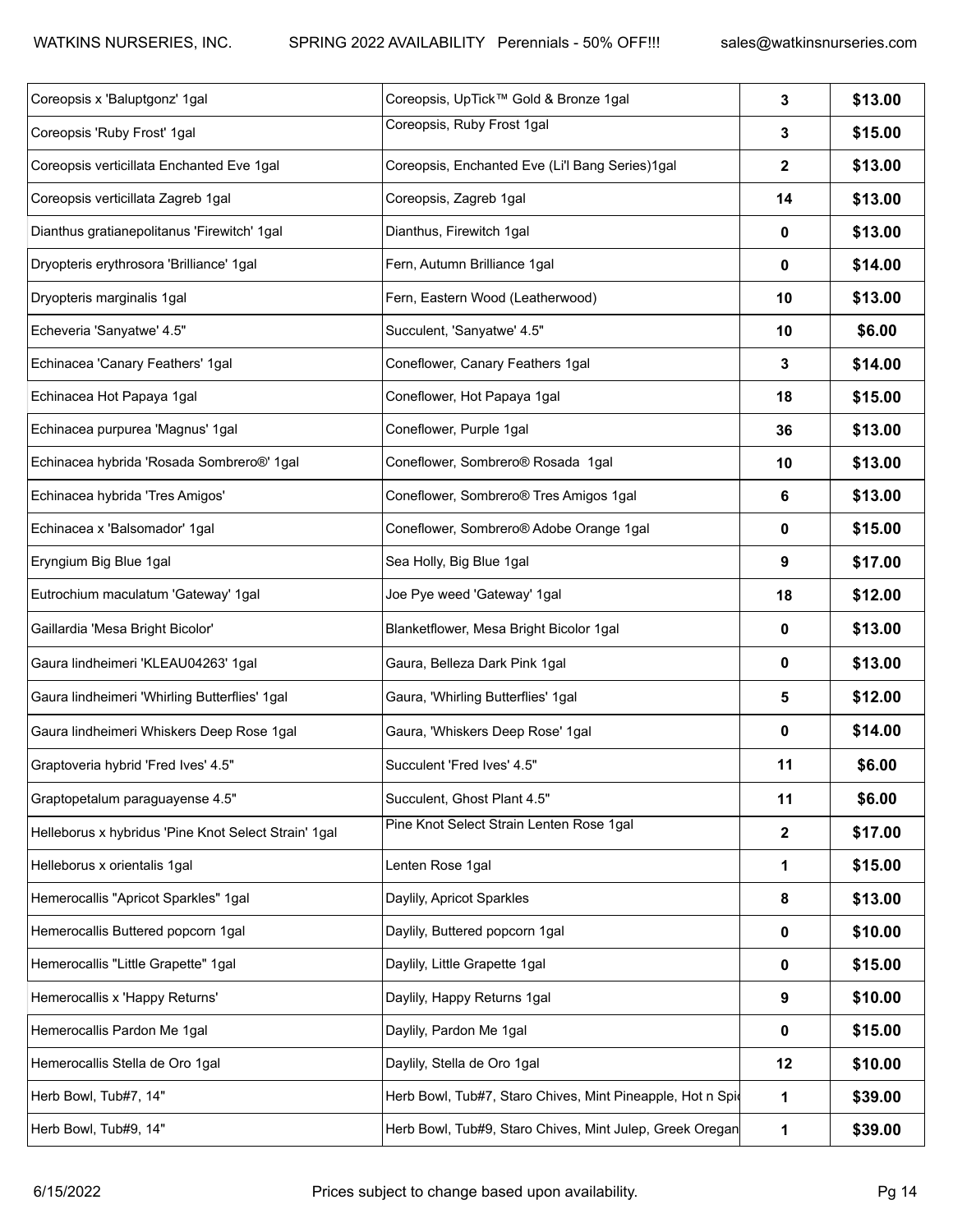| Herb Bowl, Tub#11, 14"                  | Herb Bowl, Tub#11, Staro Chives, Mint Julep, Italian Oregal | $\mathbf 1$  | \$39.00 |
|-----------------------------------------|-------------------------------------------------------------|--------------|---------|
| Herb Bowl, Tub#12, 14"                  | Herb Bowl, Tub#12, Staro Chives, Mint Peppermint, Greek     | $\mathbf 1$  |         |
| Heuchera Caramel 1gal                   | Coral Bells, Caramel 1gal                                   | 5            | \$15.00 |
| Heuchera Georgia Peach 1gal             | Coral Bells, Georgia Peach 1gal                             | 8            | \$18.00 |
| Heucherella hybrid 'Plum Cascade' 1gal  | Coral Bells, Plum Cascade 1gal                              | 5            | \$16.00 |
| Heuchera hybrid USPPAF 1gal             | Coral Bells, Dolce® Toffee Tart 1gal                        | 6            | \$16.00 |
| Heuchera micrantha Palace Purple 1gal   | Coral Bells, Palace Purple 1gal                             | $\mathbf{2}$ | \$15.00 |
| Heucherella x 'Redstone Falls' 1gal     | Coral Bells, Redstone Falls 1gal                            | 6            | \$18.00 |
| Heuchera Twist of Lime 1gal             | Coral Bells, Twist of Lime 1gal                             | $\mathbf{3}$ | \$15.00 |
| Hosta x Big Daddy 1gal                  | Hosta, Big Daddy 1gal                                       | 0            | \$14.00 |
| Hosta x 'Blue Angel' 1gal               | Hosta, Blue Angel 1gal                                      | $\mathbf{3}$ | \$15.00 |
| Hosta Francis Williams 1gal             | Hosta, Francis Williams 1gal                                | 41           | \$14.00 |
| Hosta x 'Halcyon' 1gal                  | Hosta, Halycon 1gal                                         | 39           | \$14.00 |
| Hosta x 'Guacamole' 1gal                | Hosta, Guacamole 1gal                                       | 8            | \$14.00 |
| Hosta x 'Guacamole' 3gal                | Hosta, Guacamole 3gal                                       | 0            | \$42.00 |
| Hosta Patriot 3gal                      | Hosta, Patriot 3gal                                         | 0            | \$20.00 |
| Hosta Robert Frost 1gal                 | Hosta, Robert Frost 1gal                                    | 12           | \$14.00 |
| Hosta, Stained Glass 1gal               | Hosta, Stained Glass 1gal                                   | 38           | \$14.00 |
| Hosta Vulcan 1gal                       | Hosta, Vulcan 1gal                                          | 0            | \$14.00 |
| Hibiscus moscheutos 3gal                | Hibiscus, Luna™ Red 3gal                                    | 0            | \$24.00 |
| Hibiscus syriacus Blue Chiffon® 3gal    | Rose of Sharon, Blue Chiffon® 3gal                          | 4            | \$25.00 |
| Hibiscus syriacus Magenta Chiffon® 3gal | Rose of Sharon, Magenta Chiffon® 3gal                       | 5            | \$25.00 |
| Hylotelephium telephium 1 gal           | Sedum, Autumn Joy 1gal                                      | 4            | \$13.00 |
| Hypericum calycinum 1gal                | Creeping St. John's Wort, Aaron's Beard 1gal                | 10           | \$15.00 |
| Ipomoea batatas 'NCORNSP-011MNLC' 4.25" | Sweet Potato Vine, Proven Accents® Illusion® Midnight Lad   | 20           | \$8.00  |
| Ipomoea batatas 'NCORNSP-012EMLC' 4.25" | Sweet Potato Vine, Proven Accents® Illusion® Emerald Lad    | 17           | \$8.00  |
| Ipomoea batatas 'NCORNSP-021SHJB' 4.25" | Sweet Potato Vine, Proven Accents® Sweet Caroline Swee      | 19           | \$8.00  |
| Ipomoea hybrid 'NCORNSP-026SCRH' 4.25"  | Ornamental Sweet Potato Vine, Proven Accents® Sweet Ca      | 13           | \$8.00  |
| Iris germanica 'Firebreather' 1gal      | Iris, Firebreather 1gal                                     | $\mathbf{1}$ | \$16.00 |
| Iris germanica 'Rosalie Figge' 1gal     | Iris, Rosalie Figge 1gal                                    | 4            | \$16.00 |
| Iris siberica Butter & Sugar' 1gal      | Siberian Iris, Butter & Sugar 1gal                          | $\mathbf 0$  | \$15.00 |
| Iris versicolor Blue Flag 1gal          | Iris, Blue Flag 1gal                                        | 0            | \$15.00 |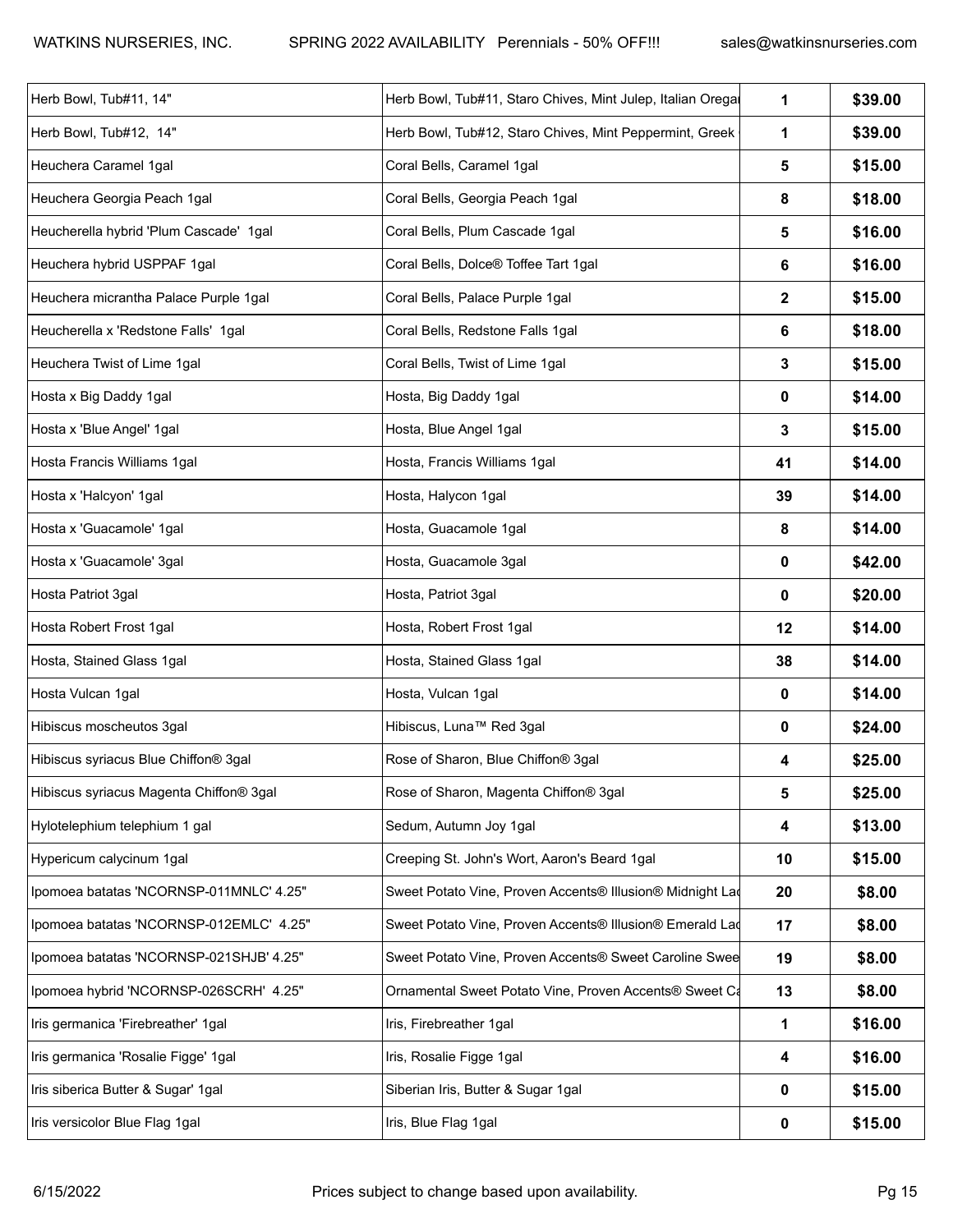| Iris pallida albo variegata 1gal                                               | Iris, Variegated Sweet 1gal                                                                                | 5              | \$20.00 |
|--------------------------------------------------------------------------------|------------------------------------------------------------------------------------------------------------|----------------|---------|
| Kwik Kombos 3in1 Fire and Ice Mix 10"                                          | Kwik Kombos 3in1, Petunia Whispers™ Red, Biden's<br>Mexican Gold™, Lobelia Techno®, Heat Electric Blue 10" | 4              | \$28.00 |
| Iris Purple 7gal                                                               | Iris, Purple & White 7gal                                                                                  | 0              | \$38.00 |
| Lantana camara 'Bandolero Cherry Sunrise' 4.5"                                 | Lantana, Bandolero Cherry Sunrise 4.5"                                                                     | 0              | \$7.00  |
| Lantana camara 'Guava/Pineapple' 10" Hanging Basket                            | Lantana, Bandolero™ Guava/Pineapple Mix 10" Hanging B                                                      | 1              | \$28.00 |
| Lantana camara Mango 10" Hanging Basket                                        | Lantana, Bloomify™ Mango 10" Hanging Basket                                                                | 0              | \$28.00 |
| Lantana camara 'Pineapple/Pink' 10" Hanging Basket                             | Lantana, Bandolero™ Pineapple/Pink Mix 10" Hanging Bas                                                     | 1              | \$28.00 |
| Lantana camara Red 10" Hanging Basket                                          | Lantana, Bloomify™ Red 10" Hanging Basket                                                                  | 1              | \$28.00 |
| Lantana montevidensis 'Robpwpur' 4.5"                                          | Lantana, Luscious® Grape 4.5"                                                                              | 0              | \$8.00  |
| Lavandula x intermedia 'Niko' 3qt                                              | Lavender, Phenomenal French 3qt                                                                            | 0              | \$11.00 |
| Lavandula x intermedia "Niko" 1gal                                             | Lavender, Phenomenal French 1gal                                                                           | 19             | \$14.00 |
| Leucanthemum superbum Alaska                                                   | Shasta Daisy, Alaska 1gal                                                                                  | 6              | \$13.00 |
| Leucanthemum x superbum Becky 1gal                                             | Shasta Daisy, Becky 1gal                                                                                   | $\mathbf{2}$   | \$13.00 |
| Liatris pycnostachya 1gal                                                      | Gayfeather, Prairie Blazing Star 1gal                                                                      | 0              | \$13.00 |
| Liatris spicata 'Kobold' 1gal                                                  | Gayfeather, Kobold 1gal                                                                                    | 12             | \$13.00 |
| Lobelia cardinalis 'Queen Victoria' 1gal                                       | Lobelia, Queen Victoria 1gal                                                                               | 45             | \$12.00 |
| Lobelia erinus 'Loboudtis' &<br>'Laguna Cloud White' USPPAF 10" Hanging Basket | Lobelia, Laguna® Sky Blue & Cloud White Mix 10"<br>Hanging Basket                                          | 1              | \$28.00 |
| Lobularia maritima 'Clear Crystal Purple Shades' 4.5"                          | Alyssum, Clear Crystal® Purple Shades 4.5"                                                                 | 28             | \$6.00  |
| Lobularia maritima 'Clear Crystal White' 4.5"                                  | Alyssum, Clear Crystal® White 4.5"                                                                         | 20             | \$6.00  |
| Lysimachia nummularia 'Aurea' 1gal                                             | Creeping Jenny, Golden 1gal                                                                                | $\overline{7}$ | \$15.00 |
| Mandevilla x 'Sunmandecrim' 3gal                                               | Mandevilla, Sun Parasol® Crimson 3gal                                                                      | $\mathbf{2}$   | \$41.00 |
| Mandevilla x 'Giant Dark Pink' 3gal                                            | Mandevilla, Sun Parasol® Giant Dark Pink 3gal                                                              | 1              | \$41.00 |
| Matteuccia struthiopteris 1gal                                                 | Fern, Ostrich 1gal                                                                                         | 24             | \$13.00 |
| Monarda didyma 'Balbalmac' 1gal                                                | Beebalm, Balmy <sup>™</sup> Lilac 1gal                                                                     | $\mathbf 0$    | \$15.00 |
| Monarda didyma 'Balbalmose' 1gal                                               | Beebalm, Balmy <sup>™</sup> Rose 1gal                                                                      | 0              | \$15.00 |
| Nepeta x faassenii 'Novanepjun' 1gal                                           | Cat Mint, Junior Walker 1gal                                                                               | 0              | \$13.00 |
| Nepeta x faassenii 'Walker's Low' 1gal                                         | Cat Mint, 'Walkers Low' 1gal                                                                               | 25             | \$13.00 |
| Narcissus pseudonarcissus 1 gal                                                | Daffodil, 1 gal                                                                                            | 0              | \$10.00 |
| Osmundastrum cinnamomeum 1gal                                                  | Fern, Cinnamon 1gal                                                                                        | 12             | \$15.00 |
| Paeonia Lactiflora 3gal                                                        | Peony, Alexander Flemming 3gal                                                                             | 0              | \$28.00 |
| Papaver orientale, 'Beauty of Livermere' 1qt                                   | Oriental Poppy, Beauty of Livermere 1qt                                                                    | 6              | \$6.00  |
| Pelargonium 'Caliente Deep Red' 10" Hanging Basket                             | Geranium, Caliente® Deep Red 10" Hanging Basket                                                            | 1              | \$28.00 |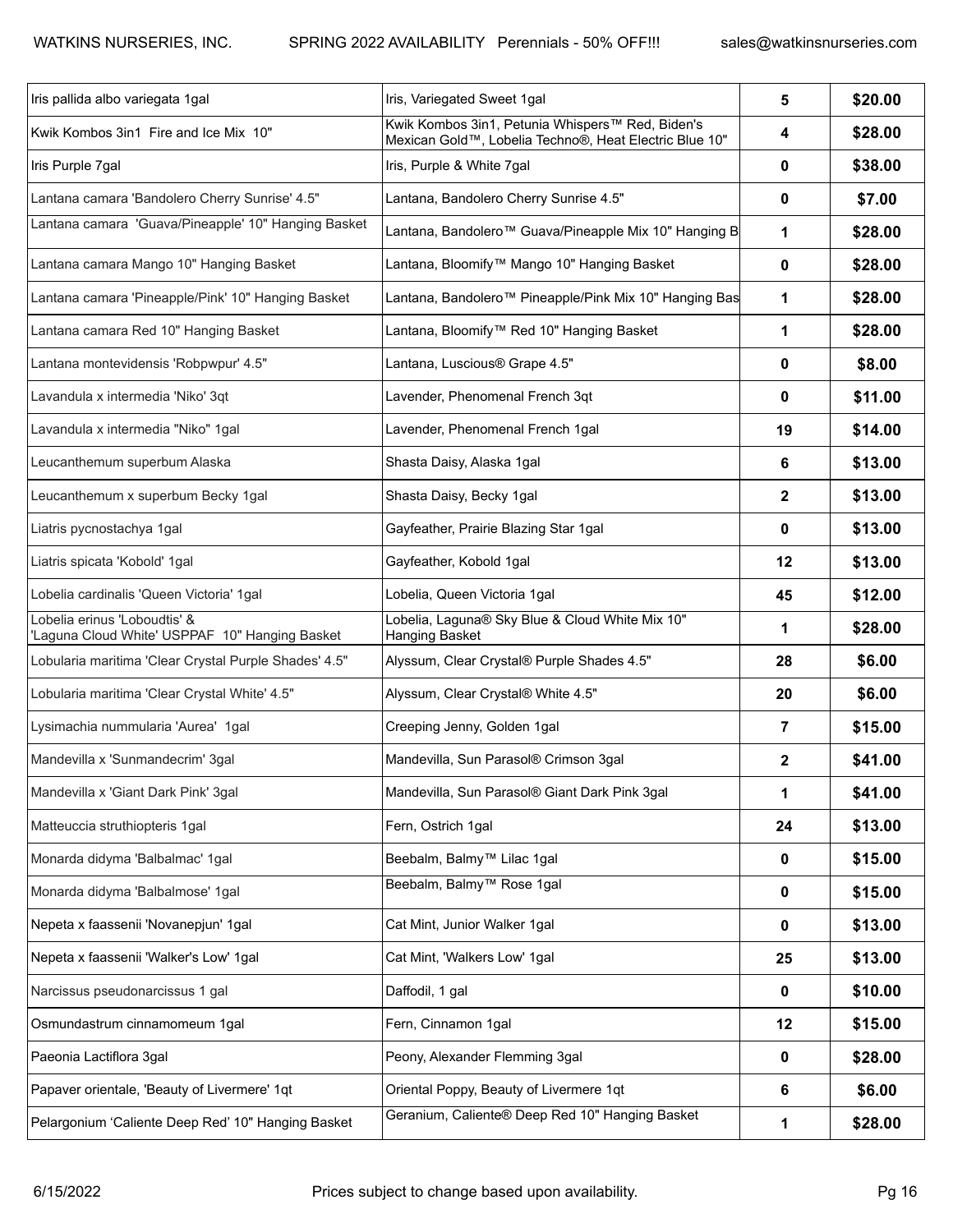| Pelargonium x hortorum 6"                               | Geranium, Calliope Dark Red Interspecific 6"                                                  | 12             | \$7.00  |
|---------------------------------------------------------|-----------------------------------------------------------------------------------------------|----------------|---------|
| Pelagonium interspecific 6"                             | Geranium, Calliope Hot Pink Interspecific 6"                                                  | 12             | \$7.00  |
| Paeonia (Intersectional hybrid) x 'Bartzella' 3gal      | Peony, Bartzella Itoh 3gal                                                                    | $\mathbf 1$    | \$28.00 |
| Perovskia atriplicifolia Little Spire 1gal              | Russian Sage, Little Spire 1gal                                                               | 28             | \$13.00 |
| Perovskia atriplicifolia Little Spire 3gal              | Russian Sage, Little Spire 3gal                                                               | $\mathbf{3}$   | \$20.00 |
| Petunia hybrid 'USTUNI60-01M' 4.25"                     | Petunia, Supertunia Vista® Silverberry 4.25"                                                  | 14             | \$8.00  |
| Petunia hybrid 'USTUN3003' 4.25"                        | Petunia, Supertunia® Black Cherry® 4.25"                                                      | 6              | \$8.00  |
| Petunia x hybrida Bee's Knees 10" Hanging Basket        | Petunia, Bee's Knees 10" Hanging Basket                                                       | 1              | \$28.00 |
| Petunia x hybrida Easy Wave® Blue/Easy Wave® Silver     | Petunia, Easy Wave® Blue Spreading/Petunia, Easy<br>Wave® Silver Spreading 10" Hanging Basket | $\mathbf 1$    | \$28.00 |
| Phedimus spurius 1gal                                   | Stonecrop, Dragon's Blood 1 qt                                                                | $\mathbf 0$    | \$6.00  |
| Phlox paniculata David 1qt                              | Phlox, 'David' 1qt                                                                            | 10             | \$7.00  |
| Phlox subulata 1gal                                     | Phlox, 'Amazing Grace' 1gal                                                                   | $\mathbf 0$    | \$17.00 |
| Physostegia virginiana 1gal                             | Obedient Plant, Miss Manners 1gal                                                             | $\overline{2}$ | \$13.00 |
| Planter, Enchanted Garden 16"                           | Planter, Enchanted Garden Gaura Stratosphere™ White, P                                        | $\overline{2}$ | \$67.00 |
| Planter, Shade Fern 16"                                 | Planter, Shade Fern Dryopteris 'Brilliance' (Autumn Fern), 日                                  | $\overline{2}$ | \$69.00 |
| Planter, Whirlwind Romance 16"                          | Planter, Whirlwind Romance Gaura Stratosphere™ White, 9                                       | $\overline{2}$ | \$69.00 |
| Plectranthus scutellarioides Newly Noir™ 4.25"          | Coleus, ColorBlaze® Newly Noir™ 4.25"                                                         | 20             | \$8.00  |
| Polygonatum odoratum var. pluriflorum 'Variegatum' 1gal | Solomen's Seal 1gal                                                                           | $\overline{2}$ | \$16.00 |
| Polystichum acrostichoides 1gal                         | Fern, Christmas 1gal                                                                          | 12             | \$15.00 |
| Rhus aromatica 'Gro-Low' 1gal                           | Fragrant Sumac, Gro-Low 1gal                                                                  | $\mathbf{2}$   | \$21.00 |
| Rubus calycinoides 1 gal                                | Creeping Raspberry 1gal                                                                       | 3              | \$11.00 |
| Rudbeckia fulgida var. sullivantii 'Goldsturm' 1gal     | Black-Eyed Susan, Goldsturm 1gal                                                              | 244            | \$15.00 |
| Rudbeckia fulgida var. sullivantii 'Goldsturm' 3gal     | Black-Eyed Susan, Goldsturm 3gal                                                              | 0              | \$32.00 |
| Rudbeckia hirta 'Indian Summer' 1gal                    | Black-Eyed Susan, "Indian Summer" 1gal                                                        | $\mathbf{1}$   | \$15.00 |
| Salvia guaranitica 1gal                                 | Meadow Sage, Black and Blue 1gal                                                              | 6              | \$12.00 |
| Salvia nemorosa Lyrical™ Blues 1 gal                    | Meadow Sage, Lyrical™ Blues 1gal                                                              | $\mathbf 0$    | \$14.00 |
| Salvia nemorosa "New Dimension Rose" 1gal               | Meadow Sage "New Dimension Rose" 1gal                                                         | $\overline{7}$ | \$14.00 |
| Salvia x sylvestris Blue Hill 1gal                      | Meadow Sage, Blue Hill 1gal                                                                   | $\mathbf 0$    | \$13.00 |
| Salvia x sylvestris May Night 1gal                      | Meadow Sage, May Night 1gal                                                                   | 17             | \$13.00 |
| Salvia x sylvestris New Dimesion 1gal                   | Meadow Sage, New Dimesion (Blue) 1gal                                                         | $\mathbf 0$    | \$13.00 |
| Salvia x sylvestris Snowhill 1gal                       | Meadow Sage, Snow Hill 1gal                                                                   | $\mathbf{3}$   | \$13.00 |
| Sedum Lime Zinger 1gal                                  | Sedum, Lime Zinger 1gal                                                                       | 11             | \$13.00 |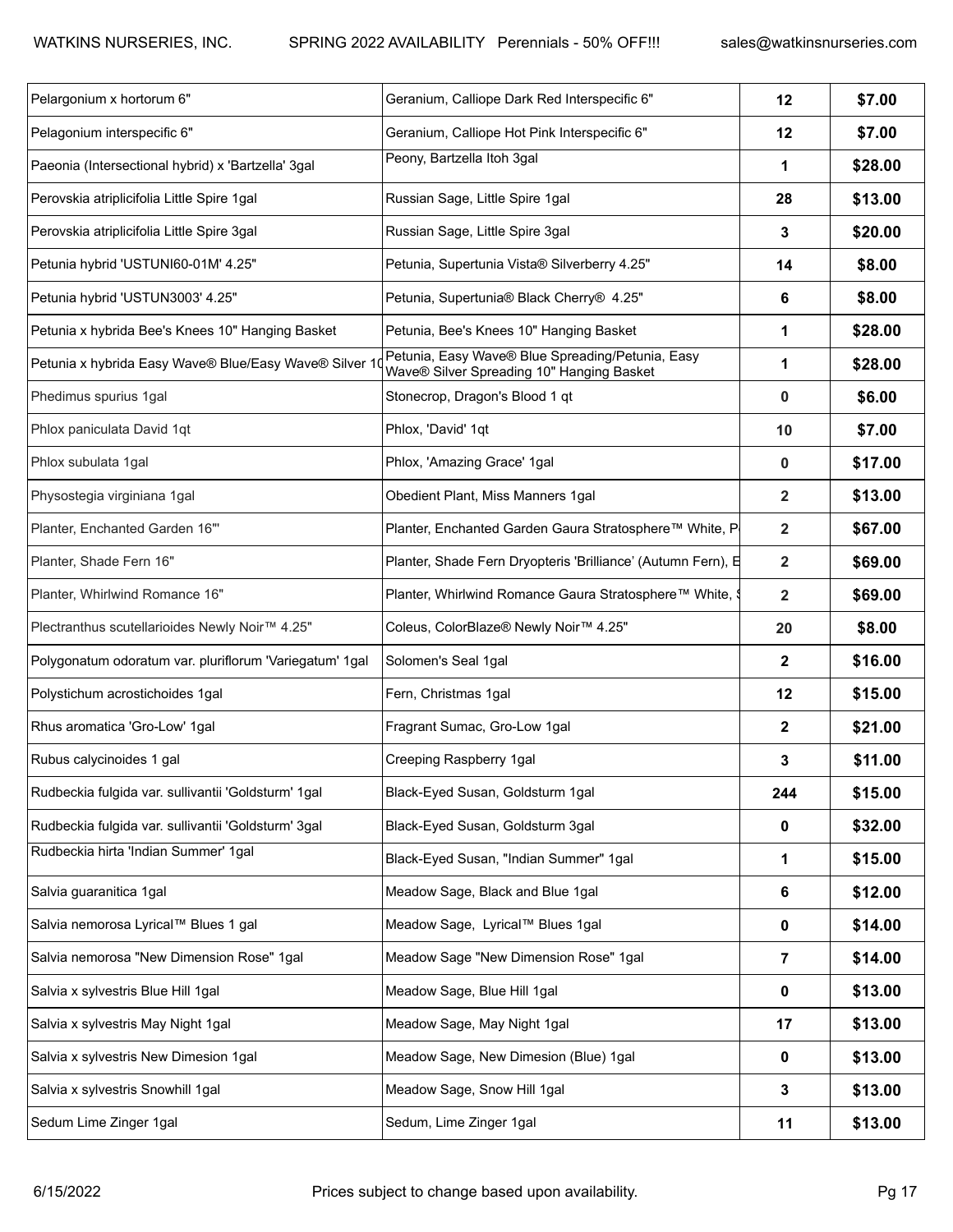| Sedum 'Dazzleberry' 1gal                                                                                 | Sedum, SunSparkler® Dazzleberry 1gal                     | 3                       | \$13.00 |
|----------------------------------------------------------------------------------------------------------|----------------------------------------------------------|-------------------------|---------|
| Sedum rupestre 'Angelina' 1gal                                                                           | Stonecrop, Angelina 1gal                                 | 12                      | \$13.00 |
| Senecio bicolor cineraria 'New Look' 4.5"                                                                | Dusty Miller, 'New Look' 4.5"                            | 25                      | \$5.00  |
| Solenostemon scutellarioides 'Kakegawa CE2' 4.25"                                                        | Coleus, Colorblaze® Chocolate Drop 4.25"                 | 18                      | \$8.00  |
| Solenostemon scutellarioides 'Rediculous®' 4.25"                                                         | Coleus, ColorBlaze® Rediculous® 4.25 "                   | $12 \,$                 | \$8.00  |
| Solenostemon scutellarioides 'Sedona Sunset®' 4.25"                                                      | Coleus, ColorBlaze® Sedona Sunset® 4.25"                 | 11                      | \$8.00  |
| Solenostemon scutellarioides 'Wicked Hot' 4.25"                                                          | Coleus, ColorBlaze® Wicked Hot™ 4.25"                    | 15                      | \$8.00  |
| Solidago rugosa Fireworks 1gal                                                                           | Goldenrod, Fireworks 1gal                                | 5                       | \$13.00 |
| Sutera cordata 'Danova906' 4.25"                                                                         | Bacopa, Snowstorm® Giant Snowflake® 4.25"                | 12                      | \$8.00  |
| Setura cordata 'WINSUSNOBL' 4.25"                                                                        | Bacopa, Snowstorm® Blue 4.25"                            | 14                      | \$8.00  |
| Tagetes patula 4"                                                                                        | Marigold, Durango Outback Mix 4"                         | 13                      | \$5.00  |
| Trixi Daisy Dance 3in1, Calibrachoa MiniFamous® Neo<br>Orange-Red Eye, Osteospermum Daisy Falls™ Purple, | Trixi 3in1, Daisy Dance 10"                              | 1                       | \$28.00 |
| Trixi Sky's the Limit 3in1, Petunia Headliner™ Night<br>Sky®, Petunia Headliner™ Sky Blue, and Petunia   | Trixi 3in1, Sky's the Limit 10"                          | 1                       | \$28.00 |
| Verbena hybrid 'RIKAV52102' 10" Hanging Basket                                                           | Verbena, Superbena Sparkling® Rosé 10" Hanging<br>Basket | $\overline{\mathbf{2}}$ | \$28.00 |
| Verbena x hybrida 'Balendred' 1gal                                                                       | Verbena, EnduraScape™ Red 1gal                           | 6                       | \$14.00 |
| Verbena canadensis 'Homestead Purple' 1gal                                                               | Verbena, Homestead Purple 1gal                           | 9                       | \$13.00 |
| Veronica 'Balmoodink' 1gal                                                                               | Speedwell, Moody Blues® Dark Pink 1gal                   | 12                      | \$15.00 |
| Veronica spicata 'Novaverlig' 1gal                                                                       | Speedwell, Moody Blues® Sky Blue 1gal                    | 12                      | \$13.00 |
| Veronica spicata 'Royal Candles' 1gal                                                                    | Speedwell, Royal Candles 1gal                            | 12                      | \$13.00 |
| Veronia fasciculata 1gal                                                                                 | "Iron Butterfly" Ironweed 1gal                           | 1                       | \$13.00 |
| Vinca minor 'Bowles Variety' 1gal                                                                        | Lesser Periwinkle, Bowles Variety 1gal                   | 21                      | \$13.00 |
| Viola tricolor var. hortensis 6" 3qt                                                                     | Pansy 6" 3qt                                             | 0                       | \$7.00  |
| (annual) Zantedeschia rehmannii 6" 1gal                                                                  | Calla Lily, 'Hawkeye' 1gal                               | $\overline{\mathbf{2}}$ | \$12.00 |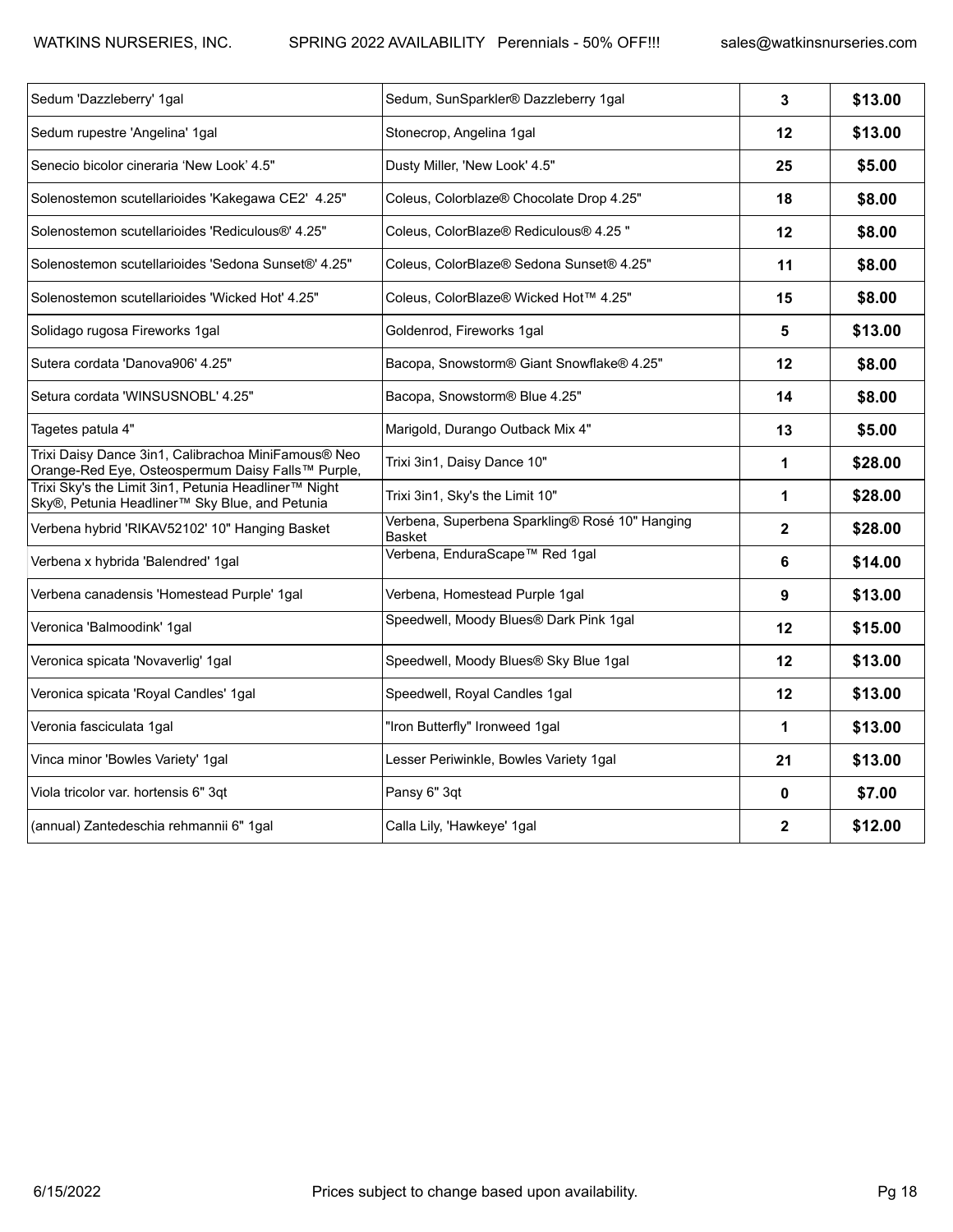| <b>Botanical Name</b>                 | <b>Common Name</b>                     | <b>Plant Center</b> | <b>Retail Price</b> |
|---------------------------------------|----------------------------------------|---------------------|---------------------|
| Abelmoschus esculentus 4"             | Okra, Carmine Splendor 4"              | 18                  | \$4.00              |
| Allium schoenoprasum 'Forescate' 1gal | Chives, 'Forescate' 1gal               | 3                   | \$13.00             |
| Anethum graveolens 4"                 | Dill, Fernleaf 4"                      | 72                  | \$5.00              |
| Artemisia dracunculus 4"              | Tarragon, French 4"                    | 36                  | \$5.00              |
| Beta vulgaris subsp. cicla 4"         | White Swiss Chard, 'Fordhook Giant' 4" | 30                  | \$4.00              |
| Brassica oleracea 4"                  | Cauliflower, White 4"                  | 18                  | \$3.00              |
| Brassica oleracea var. capitata 4"    | Green Cabbage, Typhoon 4"              | 18                  | \$4.00              |
| Brassica oleracea var. capitata 4"    | Red Cabbage, Omero 4"                  | 18                  | \$4.00              |
| Brassica oleracea var. italica 4"     | Broccoli, Imperial 4"                  | 18                  | \$4.00              |
| Brassica oleracea var. sabellica 4"   | Kale 4"                                | 18                  | \$4.00              |
| Brassica rapa var. chinensis 3"       | Bopak, Pac Choi 3"                     | 48                  | \$3.00              |
| Capsicum annuum el jefe 4"            | Jalapeño Pepper, El Jefe 1 4"          | 18                  | \$4.00              |
| Capsicum annuum red flame 4"          | Cayenne Pepper, Red Flame 4"           | 16                  | \$4.00              |
| Cichorium intybus 4"                  | Radicchio, Indigo 4"                   | 18                  | \$4.00              |
| Citrullus lanatus var. lanatus 1qt    | Watermelon, Crimson Sweet 1qt          | 15                  | \$5.00              |
| Cucumis melon 4"                      | Canteloupe, Griselet 4"                | 27                  | \$4.00              |
| Cucumis sativus 4"                    | Cucumber, Nokya 4"                     | 18                  | \$4.00              |
| Cucurbita pepo 1qt                    | Pumpkin 1qt                            | 15                  | \$6.00              |
| Cucurbita pepo dunja 4"               | Squash, Dunja Zucchini 4"              | 18                  | \$4.00              |
| Cucurbita pepo 1gal                   | Squash, Dunja Zucchini 1gal            | 10                  | \$8.00              |
| Cymbopogon flexuosus 4"               | Lemon Grass, East Indian 4"            | 36                  | \$5.00              |
| Cynara scolymus 3"                    | Artichoke, Tavor 3"                    | 32                  | \$3.00              |
| Foeniculum vulgare 4"                 | Fennel 4"                              | 36                  | \$5.00              |
| Fragaria spp. 4"                      | Strawberry, Albion 4"                  | 90                  | \$4.00              |
| Lavandula stoechas 4"                 | Lavender, French 4"                    | 36                  | \$5.00              |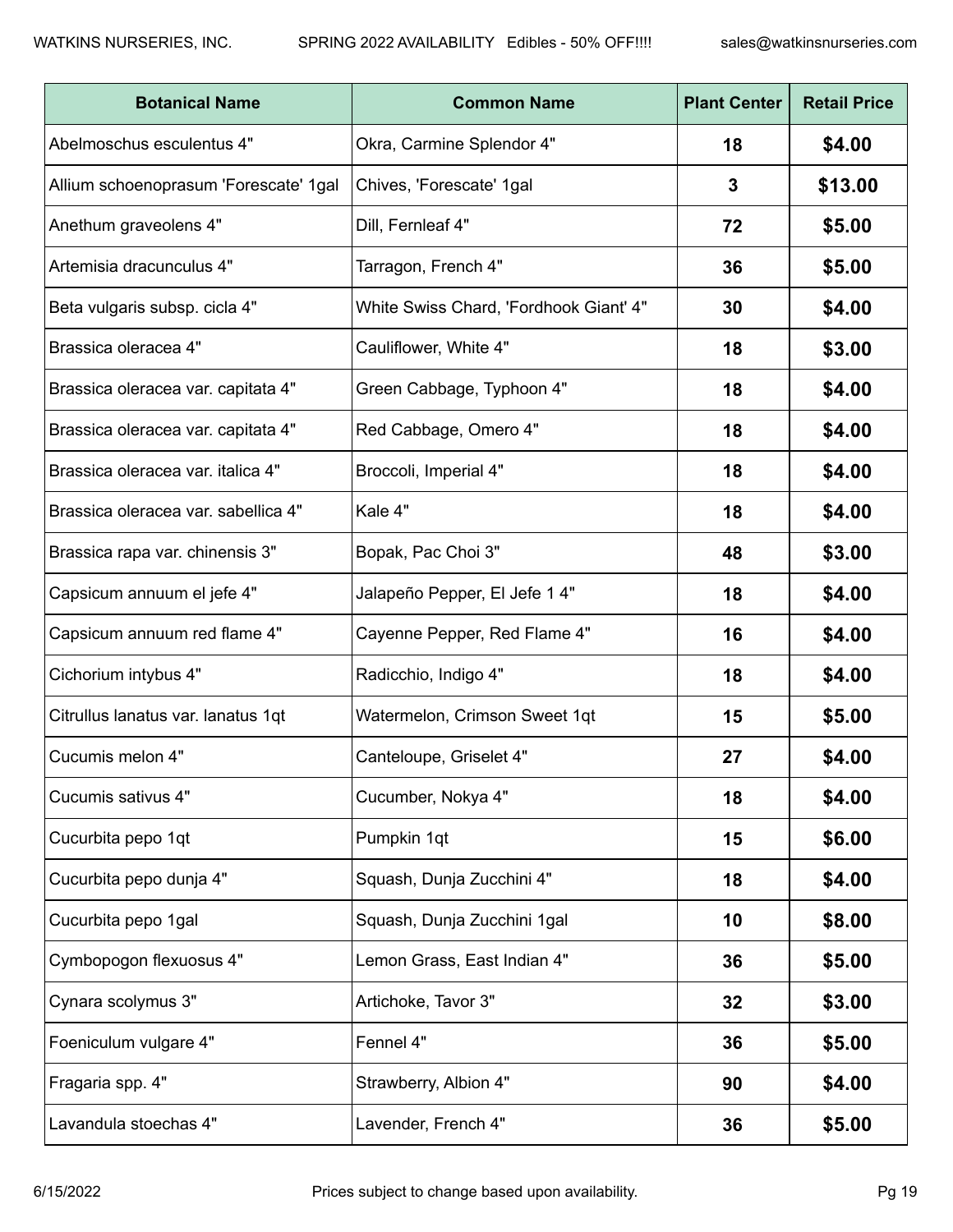| Lactuca sativa var. longifolia 3"                                          | Lettuce, Romaine 3"                 | 21             | \$3.00  |
|----------------------------------------------------------------------------|-------------------------------------|----------------|---------|
| Lycopersicon esculentum 4"                                                 | Tomato, Cherry Bomb 4"              | 36             | \$6.00  |
| Melissa officinalis 4"                                                     | Lemon Balm 4"                       | 36             | \$5.00  |
| Mentha villosa 4"                                                          | Mint, Mojito 4"                     | 36             | \$5.00  |
| Nasturtium Alaska Mix 4.5"                                                 | Nasturtium Alaska Mix 4.5"          | 15             | \$5.00  |
| Ocimum basilicum 'Amethyst' 4"                                             | Basil, Amethyst 4"                  | 36             | \$5.00  |
| Ocimum basilicum 'Everleaf™ Emerald T Basil, 'Everleaf™ Emerald Towers' 4" |                                     | 36             | \$5.00  |
| Ocimum basilicum prospera 4"                                               | Basil, Prospera® 4"                 | 18             | \$4.00  |
| Ocimum basilicum prospera 1gal                                             | Basil, Prospera® 1 gal              | 11             | \$9.00  |
| Ocimum basilicum 'Siam Queen' 4"                                           | Basil, 'Thai Siam Queen' 4"         | 36             | \$5.00  |
| Origanum vulgare 'Aureum' 4"                                               | Oregano, Golden 4"                  | 36             | \$5.00  |
| Phaseolus vulgaris 4"                                                      | Bean, Bush 4"                       | 21             | \$4.00  |
| Rosemarinus officinalis 'Roman Beauty 1 Rosemary, "Chef's Choice" 1 gal    |                                     | $\overline{7}$ | \$17.00 |
| Rubus spp. 1gal                                                            | Blackberry, Prime Ark® Freedom 1gal | 5              | \$9.00  |
| Salvia elegans 'Tangerine' 4"                                              | Sage, 'Tangerine' 4"                | 36             | \$5.00  |
| Salvia rosemarinus 3gal                                                    | Rosemary 3gal                       | 5              | \$13.00 |
| Salvia rosmarinus 'Gorizia' 4"                                             | Rosemary, 'Gorizia' 4"              | 36             | \$5.00  |
| Solanum lycopersicum 'Big Beef' 1qt                                        | Tomato, Big Beef 1qt                | 15             | \$3.00  |
| Solanum lycopersicum 'Edox' 1qt                                            | Tomato, Edox 1qt                    | 10             | \$3.00  |
| Solanum lycopersicum 4"                                                    | Tomato, Regal Plum 4"               | 15             | \$6.00  |
| Solanum melongena 1qt                                                      | Eggplant, Italian 1qt               | 15             | \$6.00  |
| Thymus citriodorus 4"                                                      | Thyme, 'Golden Lemon' 4"            | 36             | \$5.00  |
| Thymus vulgaris 4"                                                         | Thyme, French 4"                    | 36             | \$5.00  |
| Zea mays convar. 1qt                                                       | Corn, Natural Sweet 1qt             | 30             | \$5.00  |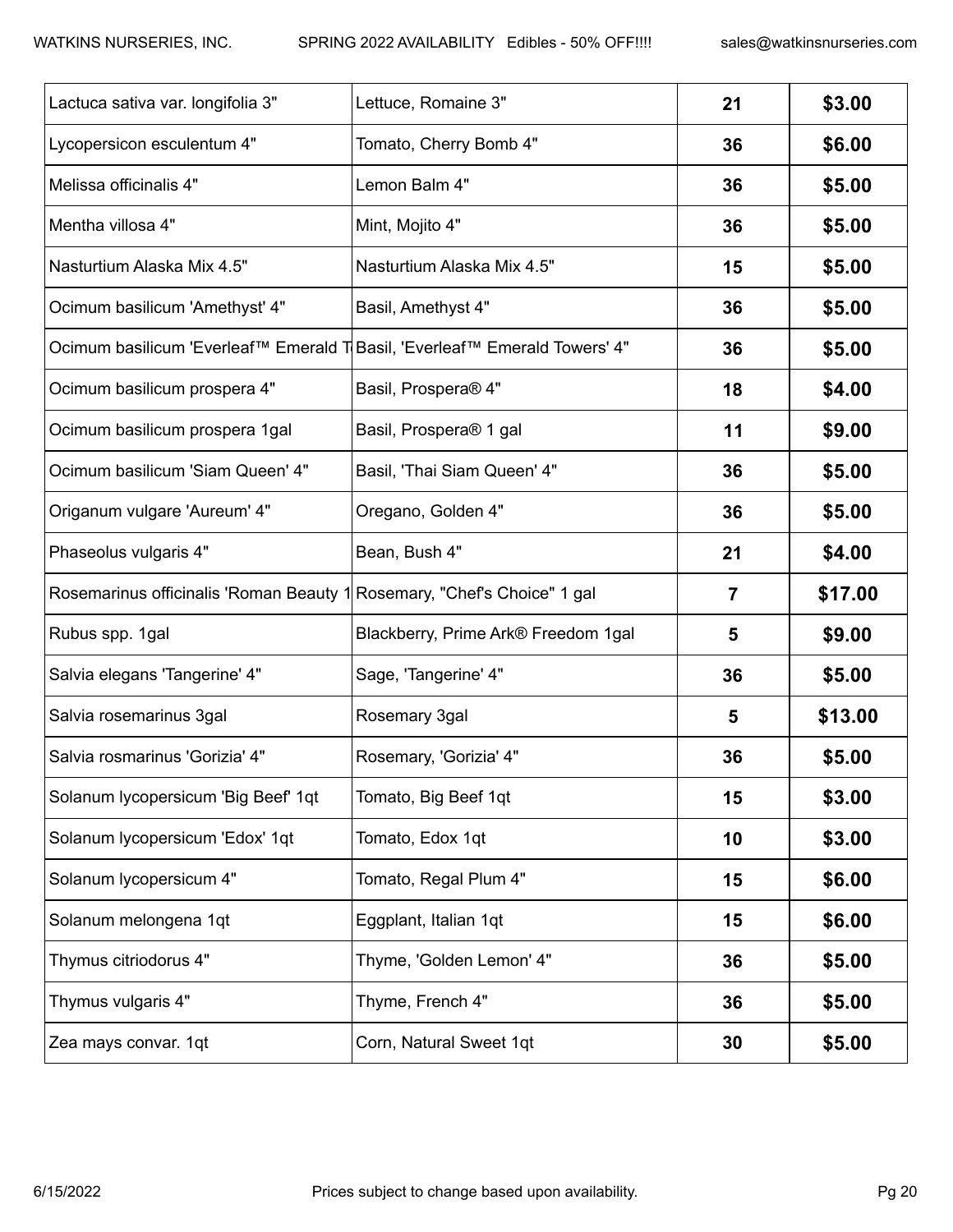| <b>Botanical Name</b>                | <b>Common Name</b>                    | <b>Plant Center</b> | <b>Retail Price</b> |
|--------------------------------------|---------------------------------------|---------------------|---------------------|
| Caladium Bicolor Pink Beauty 1gal    | Caladium, Pink Beauty 1gal            | 0                   | \$13.00             |
| Caladium x Fiesta 1gal               | Caladium, Fiesta Fancy Leaf 1gal      | 0                   | \$13.00             |
| Colocasia esculenta "Illustris" 1gal | Elephant Ears, Illustris 1gal         | 0                   | \$13.00             |
| Chrysanthemum x morifolium 12"       | Mums, Arluno Orange 12"               | 0                   | \$24.00             |
| Chrysanthemum x morifolium 12"       | Mums, Arluno Yellow 12"               | 0                   | \$24.00             |
| Chrysanthemum x morifolium 12"       | Mums, Cesaro (Yellow) 12"             | 0                   | \$24.00             |
| Chrysanthemum x morifolium 12"       | Mums, Livia Pink 12"                  | 0                   | \$24.00             |
| Chrysanthemum x morifolium 12"       | Mums, Padre Cerise 12" (Deep pink)    | $\bf{0}$            | \$24.00             |
| Chrysanthemum x morifolium 12"       | Mums, Vigorelli Orange 12"            | 0                   | \$24.00             |
| Chrysanthemum x morifolium 12"       | Mums, Antika Bronze (Dark Orange) 12" | 0                   | \$24.00             |
| Zantedeschia rehmannii 6"            | Calla Lily, 'Hawkeye' 6"              | 4                   | \$12.00             |
| Zinnia elegans 'Magellan Orange' 7"  | Zinnia, Magellan Orange 7"            | 0                   | \$14.00             |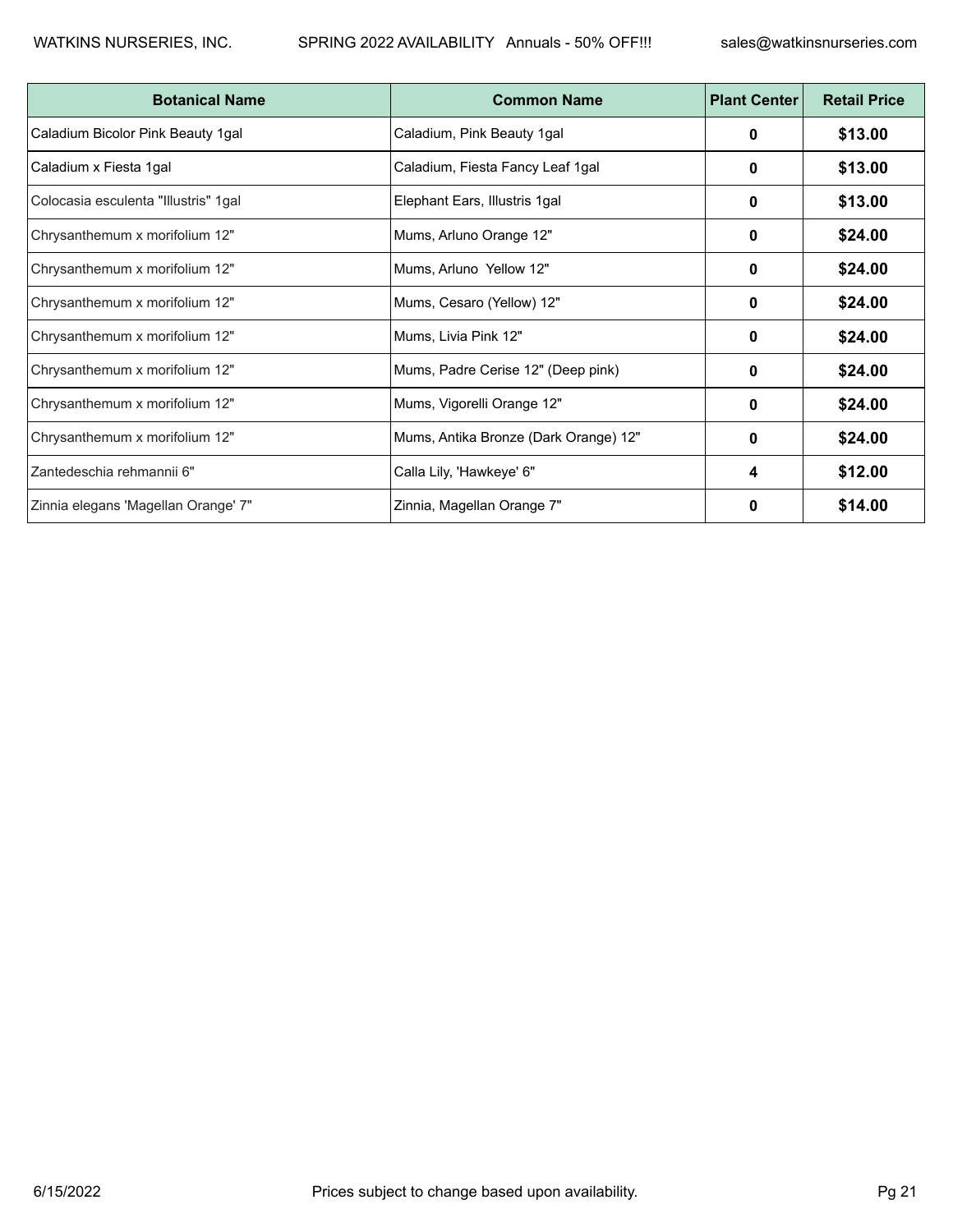| <b>Botanical Name</b>                                                                                    | <b>Common Name</b>                          | <b>Plant Center</b>  | <b>Retail Price</b> |
|----------------------------------------------------------------------------------------------------------|---------------------------------------------|----------------------|---------------------|
| Begonia interspecific Dragon Wing® Pink/Lysima Begnoia, Dragon Wing® Pink/ Lysimachia                    |                                             | $\mathbf 0$          | \$28.00             |
| Herb Bowl, Tub#7, 14"                                                                                    | Herb Bowl, Tub#7, Staro Chives, Mint Pin    | $\mathbf 1$          | \$39.00             |
| Herb Bowl, Tub#9, 14"                                                                                    | Herb Bowl, Tub#9, Staro Chives, Mint Jule   | $\mathbf 1$          | \$39.00             |
| Herb Bowl, Tub#11, 14"                                                                                   | Herb Bowl, Tub#11, Staro Chives, Mint Ju    | $\mathbf 1$          | \$39.00             |
| Herb Bowl, Tub#12, 14"                                                                                   | Herb Bowl, Tub#12, Staro Chives, Mint Pe    | $\mathbf 1$          | \$39.00             |
| Kwik Kombos 3in1 Fire and Ice Mix 10"                                                                    | Kwik Kombos 3in1, Petunia Whispers™ R       | 4                    | \$28.00             |
| <br> Lantana camara 'Guava/Pineapple' 10" Hanging   Lantana, Bandolero™ Guava/Pineapple N                |                                             | $\mathbf 1$          | \$28.00             |
| Lantana camara Mango 10" Hanging Basket                                                                  | Lantana, Bloomify™ Mango 10" Hanging        | $\mathbf 0$          | \$28.00             |
| Lantana camara 'Pineapple/Pink' 10" Hanging Ba Lantana, Bandolero™ Pineapple/Pink Mix                    |                                             | $\mathbf 1$          | \$28.00             |
| Lantana camara Red 10" Hanging Basket                                                                    | Lantana, Bloomify™ Red 10" Hanging Ba       | $\blacktriangleleft$ | \$28.00             |
| Lobelia erinus 'Loboudtis' &<br>'Laguna Cloud White' USPPAF 10" Hanging Bas White Mix 10" Hanging Basket | Lobelia, Laguna® Sky Blue & Cloud           | $\mathbf 1$          | \$28.00             |
| Mixed Vegetable Flat                                                                                     | Mixed Vegetable Flat                        | 10                   | \$25.00             |
| Pelargonium 'Caliente Deep Red' 10" Hanging Ba                                                           | Geranium, Caliente® Deep Red 10" Hang       | $\mathbf 1$          | \$28.00             |
| Petunia x hybrida Bee's Knees 10" Hanging Bask Petunia, Bee's Knees 10" Hanging Basket                   |                                             | $\mathbf 1$          | \$28.00             |
| Petunia x hybrida Easy Wave® Blue/Easy Waved Petunia, Easy Wave® Blue Spreading/Pet                      |                                             | $\mathbf 1$          | \$28.00             |
| Phlox paniculata 'Coral Flame' 10"                                                                       | Phlox, Coral Flame 10" Planter              | $\mathbf{2}$         | \$22.00             |
| Planter, Enchanted Garden 16"                                                                            | Planter, Enchanted Garden Gaura Stratos     | $\mathbf{2}$         | \$67.00             |
| Planter, Shade Fern 16"                                                                                  | Planter, Shade Fern Dryopteris 'Brilliance' | $\boldsymbol{2}$     | \$67.00             |
| Planter, Whirlwind Romance 16"                                                                           | Planter, Whirlwind Romance Gaura Stratd     | $\mathbf{2}$         | \$67.00             |
| Trixi Daisy Dance 3in1, Calibrachoa MiniFamous Trixi 3in1, Daisy Dance 10"                               |                                             | $\mathbf 1$          | \$28.00             |
| Trixi Sky's the Limit 3in1, Petunia Headliner <sup>™</sup> Niq Trixi 3in1, Sky's the Limit 10"           |                                             | $\mathbf 1$          | \$28.00             |
| Verbena hybrid 'RIKAV52102' 10" Hanging Baske Verbena, Superbena Sparkling® Rosé 10                      |                                             | $\mathbf 1$          | \$28.00             |